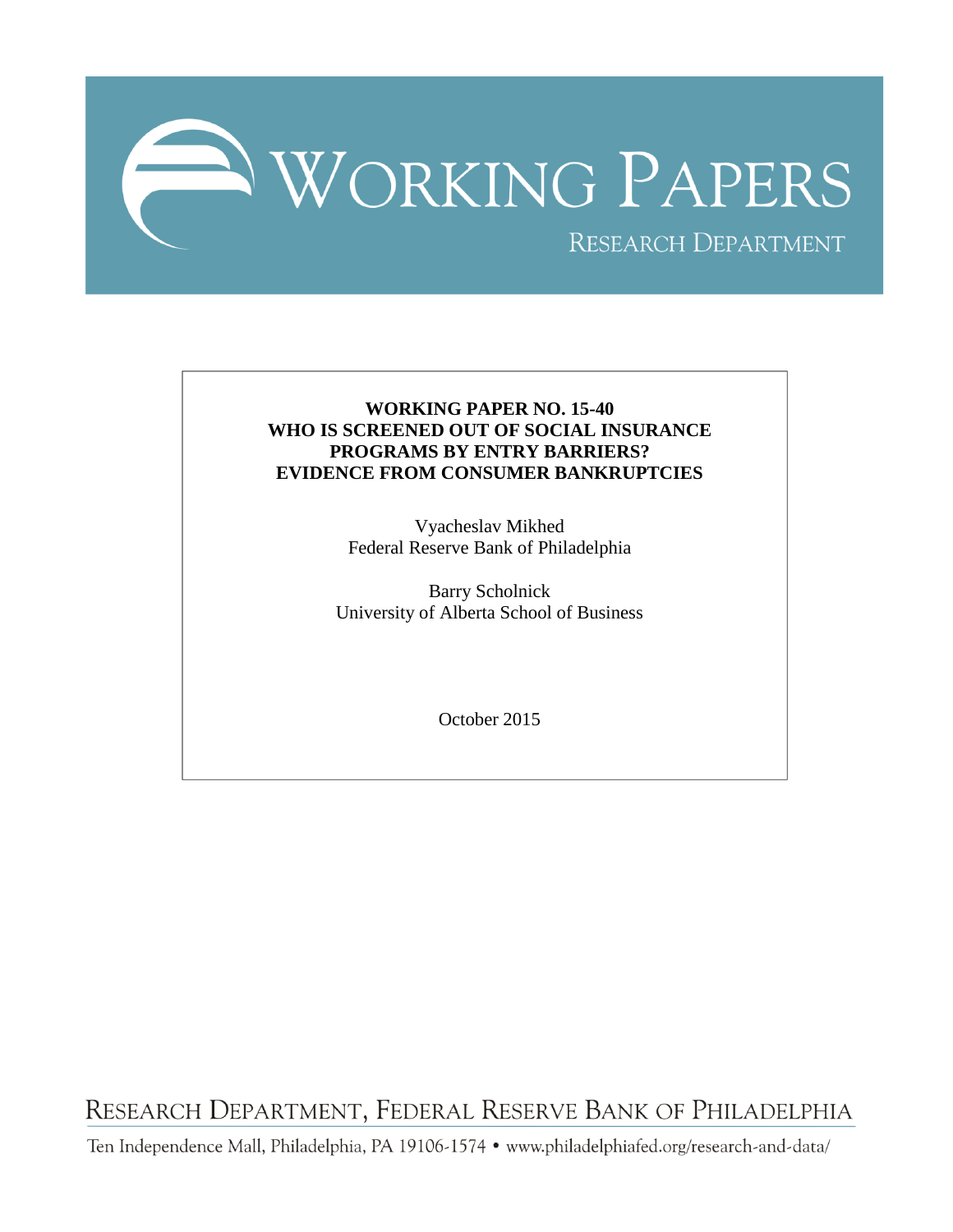# **Who Is Screened Out of Social Insurance Programs by Entry Barriers? Evidence from Consumer Bankruptcies**

Vyacheslav Mikhed and Barry Scholnick\*

# **Abstract**

Entry barriers into social insurance programs will be effective screening devices if they cause only those individuals receiving higher benefits from a program to participate in that program. We find evidence for this by using plausibly exogenous variations in travelrelated entry costs into the Canadian consumer bankruptcy system. Using detailed balance sheet and travel data, we find that higher travel-related entry costs reduce bankruptcies from individuals with lower financial benefits of bankruptcy (unsecured debt discharged, minus secured assets forgone). When compared across filers, each extra kilometer traveled to access the bankruptcy system requires approximately \$11 more in financial benefits from bankruptcy.

*Keywords:* social insurance, consumer bankruptcy, filing costs, entry barriers *JEL Codes*: G23, G33, D14, K35

\_\_\_\_\_\_\_\_\_\_\_\_\_\_\_\_\_\_\_\_\_\_\_\_\_\_\_

<sup>\*</sup> Vyacheslav Mikhed: Payment Cards Center, Federal Reserve Bank of Philadelphia, Ten Independence Mall, Philadelphia, PA 19106[, slava.mikhed@phil.frb.org;](mailto:slava.mikhed@phil.frb.org) Barry Scholnick: University of Alberta School of Business, 3-40P Business Building, Edmonton, AB, Canada T6G 2R6 [\(barry.scholnick@ualberta.ca\)](mailto:barry.scholnick@ualberta.ca). The authors wish to thank the Canadian bankruptcy trustees who introduced them to this topic by noting that distance was a concern in their own practices. The authors thank Janice Jeffs, Stephanie Cavanagh, and Gord Kelly for their help with the data from the Office of the Superintendent of Bankruptcy Canada (hereafter OSB). Financial support from the OSB to conduct the research on which this report is based is gratefully acknowledged by the authors. Funding was also provided to Scholnick by the Social Sciences and Humanities Research Council of Canada (SSHRC). We wish to thank Branko Boskovic, Julia Cheney, Jevan Cherniwchan, Robert Hunt, and Jeffrey Lin for their helpful suggestions. We also wish to thank seminar participants at the Federal Reserve Bank of Philadelphia, the Canadian Economics Association, the Canadian Law and Economics Association, the Northern Finance Association, and the University of Western Ontario for their comments. The views expressed here are those of the authors and do not necessarily reflect the views of the Federal Reserve Bank of Philadelphia, the Federal Reserve System, OSB, Industry Canada, or the Government of Canada. This paper is available free of charge at www.philadelphiafed.org/research-and-data/publications/working-papers/.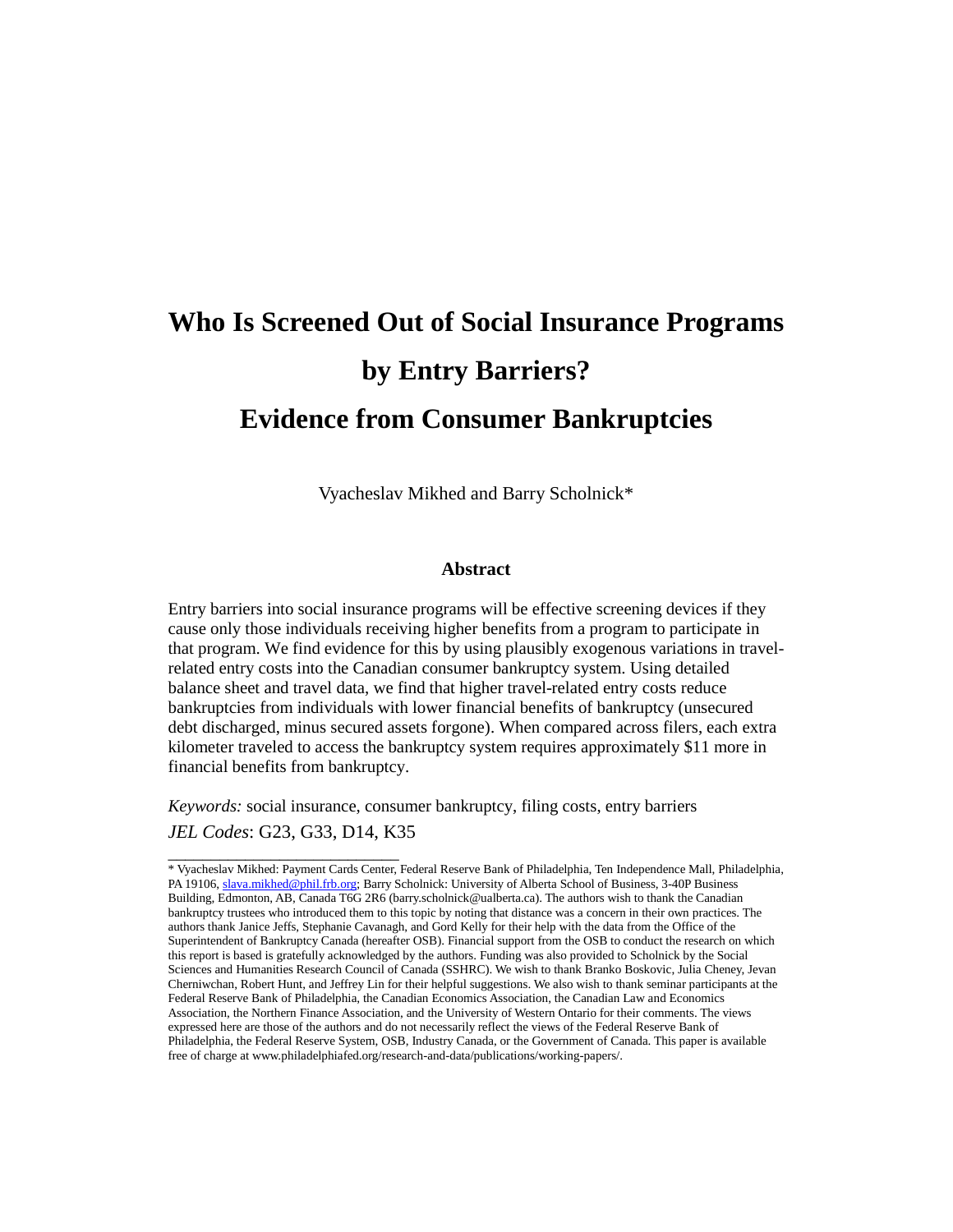# **1. Introduction**

Many social insurance programs employ screening mechanisms (e.g., program complexity, entrance fees) as entry barriers into the program. Nichols and Zeckhauser (1982) provide the standard theoretical argument for such entry barriers. They argue that in a context in which it is not possible to observe who will benefit the most from the social insurance program, entrance costs (including administrative "ordeals") will cause only those individuals receiving higher benefits from the program to participate in that program, thus increasing total welfare. The key assumption behind this theoretical argument, however, is that costs of entry into the social insurance program will indeed be empirically related to the benefits the individual receives from the social insurance program. If, however, increased costs of entering into the program are not related to the benefits received from the program, then high entrance costs could have the unintended consequences of reducing program take-up from households that otherwise would have received high benefits from the program (Moffitt, 2003; Kleven and Kopczuk, 2011; Currie, 2006; Gross, Notowidigdo, and Wang, 2014).

The aim of this paper is to provide new evidence on the theoretical prediction that increased costs of entering into a social insurance program serve to screen out only those individuals who would expect to receive lower benefits from the program. The social insurance program we examine is consumer bankruptcy, which is described by Dobbie and Song (2015) as "one of the largest social insurance programs in the United States" (p. 1272). This paper builds on the work of Gross, Notowidigdo, and Wang (2014), who examine the impact of entry barriers into the U.S. consumer bankruptcy system from filing fees (in which exogenous variation in liquidity arises from income tax rebates). $<sup>1</sup>$  $<sup>1</sup>$  $<sup>1</sup>$ </sup>

The main contribution of this study, using Canadian consumer bankruptcy data, is that it is the first in the literature to observe both plausibly exogenous variations in entry *costs* into bankruptcy across individuals as well extremely accurate data on the individual *benefits* from bankruptcy, both of which vary substantially across individuals. We can thus provide direct

<span id="page-2-0"></span><sup>&</sup>lt;sup>1</sup> This paper is also related to a large body of literature on personal bankruptcy decisions (e.g., Fay, Hurst, and White, 2002; Gross and Souleles, 2002; White, 2007, 2011; Li, White, and Zhu, 2011; Mahoney, 2015; Dobbie and Song, 2015; and many others). An important explanation for the personal bankruptcy decision is based on the various costs of filing (Livshits, MacGee, and Tertilt, 2010). These costs of bankruptcy filing include filing fees (Gross, Notowidigdo, and Wang, 2014) and social stigma (Gross and Souleles, 2002; Fay, Hurst, and White, 2002; and Scholnick and Mikhed, 2014). This paper is the first to examine filing costs from travel and distance.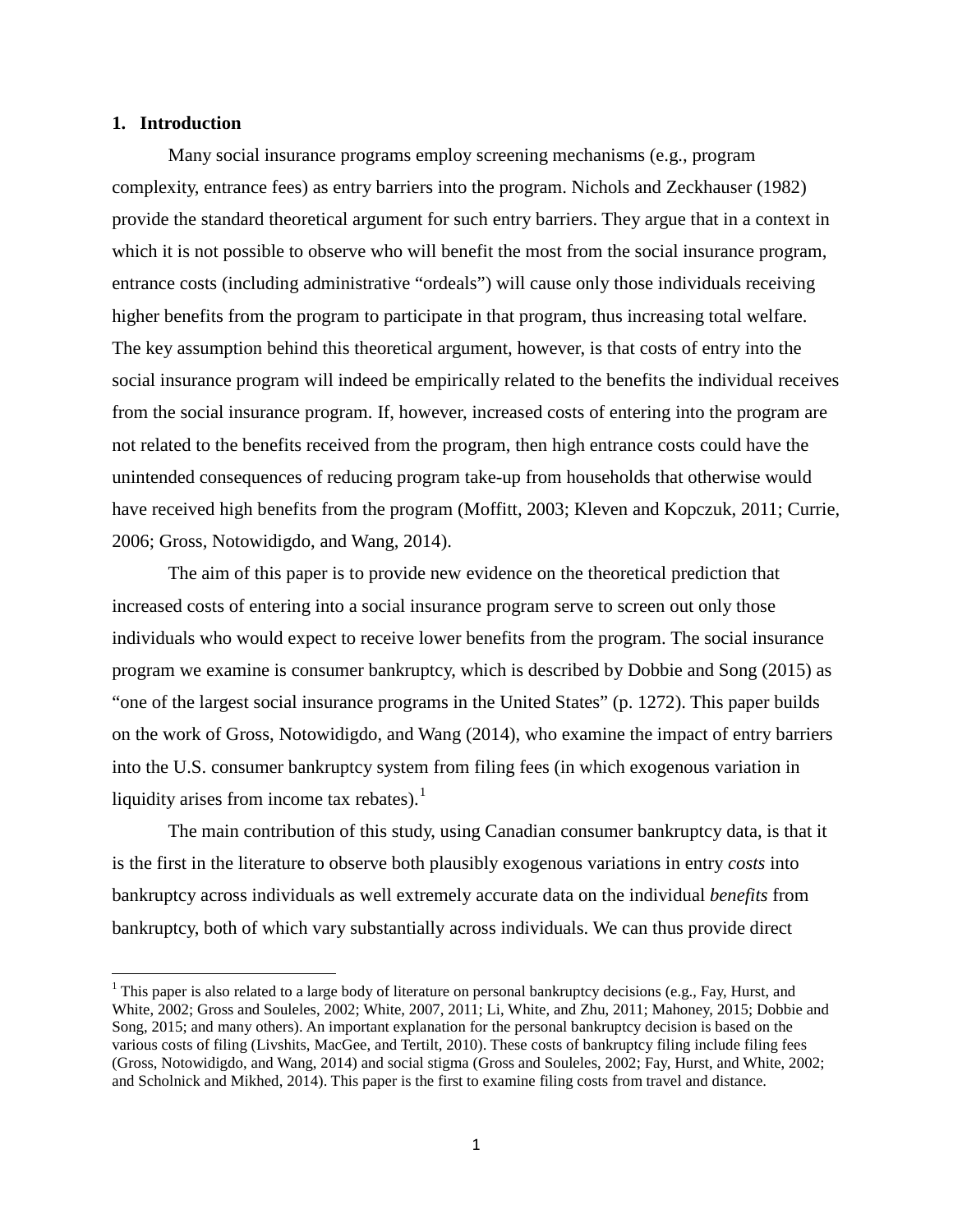evidence on the theoretical prediction that a plausibly exogenous increase in costs of entry into a social insurance program will cause those individuals who would gain higher benefits from the program to participate in that program and will screen out individuals who would receive lower benefits from the program.

The source of our exogenous variation in entry costs is Canadian bankruptcy regulations that mandate that each bankruptcy filer must physically travel to a licensed bankruptcy trustee and have three separate face-to-face meetings to undertake the bankruptcy filing. Even though the actual intent of these regulations is the belief that these face-to-face meetings are advantageous to filers, these meetings can impose entry costs in the form of administrative "ordeals" for filers who are more distant from trustees. Because we can observe the specific locations of all filers and all trustees, we can measure the total distance that each filer must travel during the bankruptcy process. Thus, there is variation in the costs of a bankruptcy filing across filers, based on distance-related costs of traveling to a bankruptcy trustee. Furthermore, other entry costs in the Canadian context, such as trustee fees, are highly regulated and fixed across filers. We use variation in distances traveled to undertake the bankruptcy filing as a plausibly exogenous variation in the costs of entering the bankruptcy social insurance program.

The full balance sheet data are also central to this study because it is only by accessing the full balance sheet of a bankruptcy filer that we can accurately calculate the net financial benefits of bankruptcy for that filer, based on bankruptcy law. Our individual bankruptcy filer data include dollar values of all secured liabilities, all unsecured liabilities, and all assets (which can be defined as being exempt or nonexempt under bankruptcy law). Because we observe the full balance sheets of every filer, we can accurately measure the overall financial benefits from bankruptcy (broadly, unsecured debt discharged under bankruptcy law minus liquidated secured assets), and we can test the hypothesis that higher travel-related entry costs screen out bankruptcy filings from low benefit filers.

Based on our measure of net financial benefits of bankruptcy (in dollars) and distance traveled by the bankruptcy filer (in kilometers), we can calculate the dollar value of financial benefits required for each additional kilometer traveled. Our main finding is that across all bankruptcy filers in Canada, a 1-kilometer increase in travel distance results in an approximately \$11 increase in the financial benefits of bankruptcy received by the filer. Our results are thus consistent with the theoretical prediction that increased costs of entry into a social insurance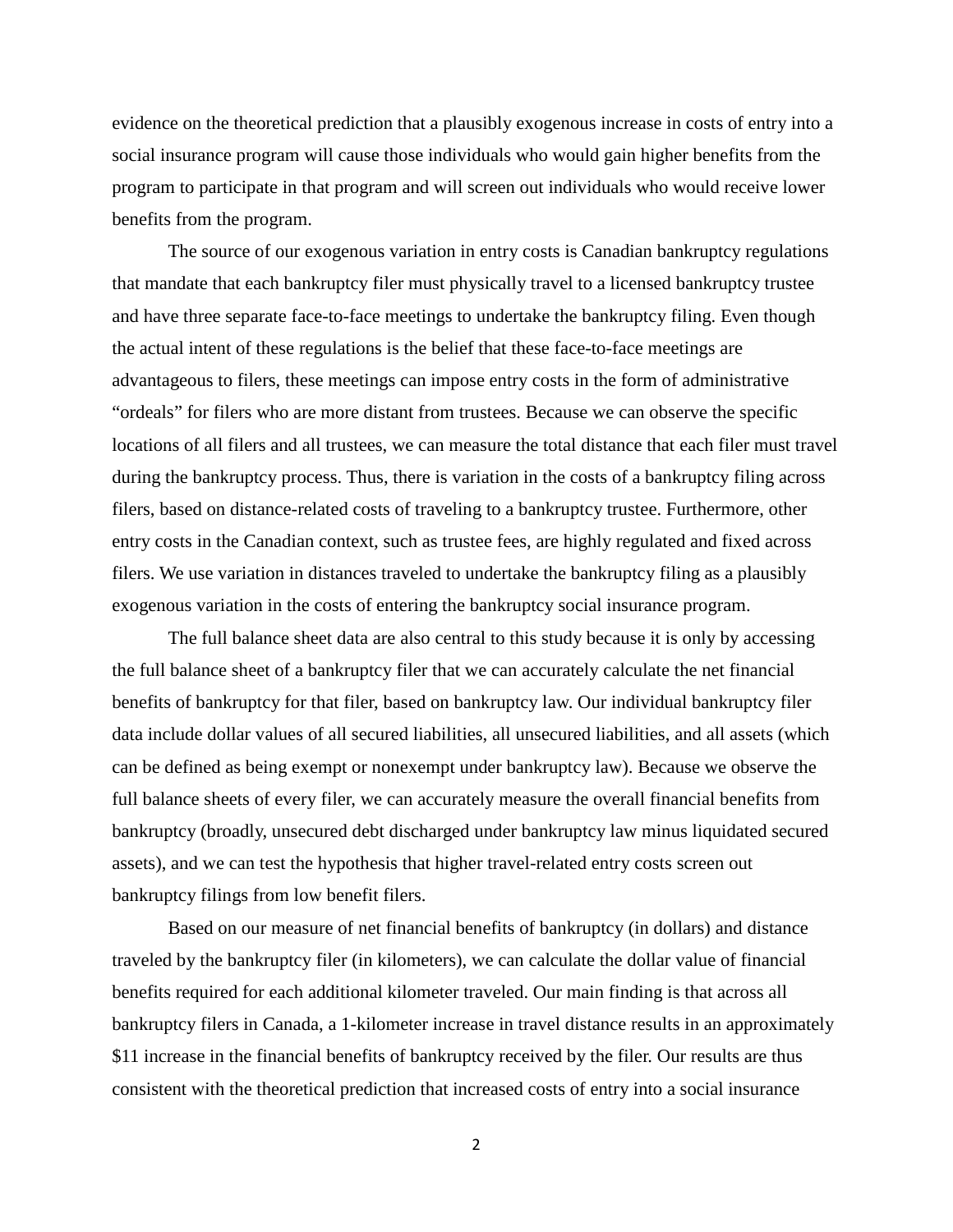program will cause individuals who would receive higher benefits from the program to participate in that program.

In addition to measuring the physical distance (in kilometers) between bankruptcy filers and trustees, our detailed balance sheet and income statement data also allow us to measure other travel-related costs. First, we are able to observe whether each individual in our bankruptcy filer database owns a car because a car is an asset that needs to be reported in the bankruptcy balance sheet. We can test the hypothesis that travel-related entry costs for car owners are lower than for those without cars (who will require public or other means of transportation to undertake the bankruptcy filing transactions). We find that individuals without cars require greater financial benefits from bankruptcy, indicating the importance of car ownership as a determinant of travelrelated entry costs.

Second, we are able to observe whether each individual in our database is employed or unemployed at the time of the filing because employment income needs to be reported in the bankruptcy income statement. We can test the hypothesis that the higher the opportunity costs of travel from forgone wage income, the larger the financial benefits from traveling that are required to make the travel worthwhile. We find that employed individuals require larger financial benefits from bankruptcy, indicating the higher opportunity cost from forgone wages.

In terms of the policy implications from our study, it is important to note that the actual policy intent of Canadian bankruptcy regulators when these travel-related entry costs are imposed is more related to the belief that face-to-face interactions are valuable for filer-trustee interactions, rather than a deliberate attempt to impose greater entry costs to screen out more individuals who are farther away. In other words, this policy that requires face-to-face interactions can be considered as an unintended experiment on the impact of administrative "ordeals." Nevertheless, our finding that mandated face-to-face meetings with bankruptcy professionals imposes significant entry costs on more distant clients could have important implications in many other contexts in which face-to-face interactions are mandated (e.g., medical professionals, legal professionals).

Our results could also have important policy implications in relation to the 2005 Bankruptcy Abuse Prevention and Consumer Protection Act (BAPCPA) in the U.S. This act increased bankruptcy system entrance costs through means testing, higher filing costs, and complexity (Gross, Notowidigdo, and Wang, 2014). These changes have triggered a public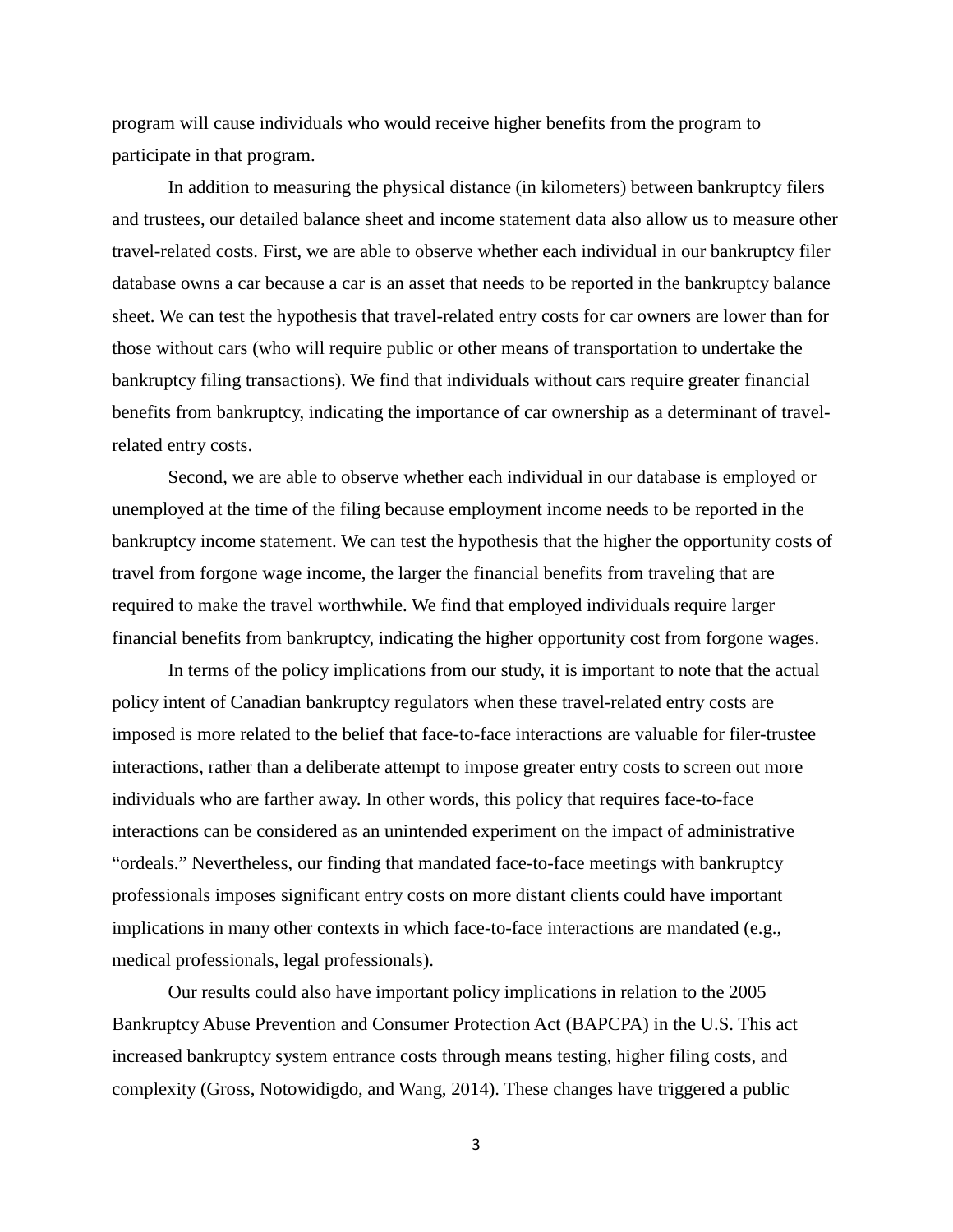policy debate in the U.S. on whether higher entrance costs deterred high- or low-benefit filers from using the bankruptcy system (Gross, Notowidigdo, and Wang, 2014; Mann and Porter, 2010; and Zywicki, 2005). Our Canadian findings suggest that low benefit filers are less likely to use the bankruptcy system when entrance costs increase.

# **2. Institutional Background: Personal Bankruptcy in Canada**

Consumer bankruptcy in Canada is very highly regulated by the Office of the Superintendent of Bankruptcy Canada (hereafter OSB). This section describes various characteristics of consumer bankruptcy and the market for bankruptcy trustees, many of which are used in our identification strategy that follows.

#### **2.1. Licensing and Regulation of Bankruptcy Trustees**

Under the Canadian Bankruptcy and Insolvency Act (BIA), only a bankruptcy trustee licensed by the OSB can file an insolvency case with the OSB. Licensed bankruptcy trustees in Canada are typically accountants (Ramsay, 2003) who can become bankruptcy trustees after an extended training period. The OSB maintains very tight regulations over the fees that can be charged to filers, especially in the case of the simplified summary administration-type of bankruptcy filings that form the data used in this paper (see Section 2.3). Ramsay (1999, p. 68) describes how summary administration files are subject to a "fixed tariff of fees" that are set by the OSB regulator.

As for the legal status of the trustee, the key is that trustees are considered "officers of the court" and, accordingly, are unable to show any explicit or implicit bias between debtors and creditors. Because trustees are legally bound to represent the interests of *both* debtors and creditors, they operate within a set of rules that specify how to classify various elements of the filers' balance sheets and how to calculate the net financial benefits of bankruptcy (FBB) received by filers. Also, since trustees are legally officers of the court, they cannot advertise that they have an explicit prodebtor bias (e.g., by promising that they will deliver higher FBB compared with other trustees).<sup>[2](#page-5-0)</sup>

<span id="page-5-0"></span><sup>&</sup>lt;sup>2</sup> OSB documents describe, for example, how "asset realization, contributions to the estate by the debtor as well as trustee's fees and expenses are governed by the [BIA] Act, [OSB] Rules, individual circumstances [i.e., filer's balance sheet characteristics] and orders of the Court" (Office of the Superintendent of Bankruptcy, 2010).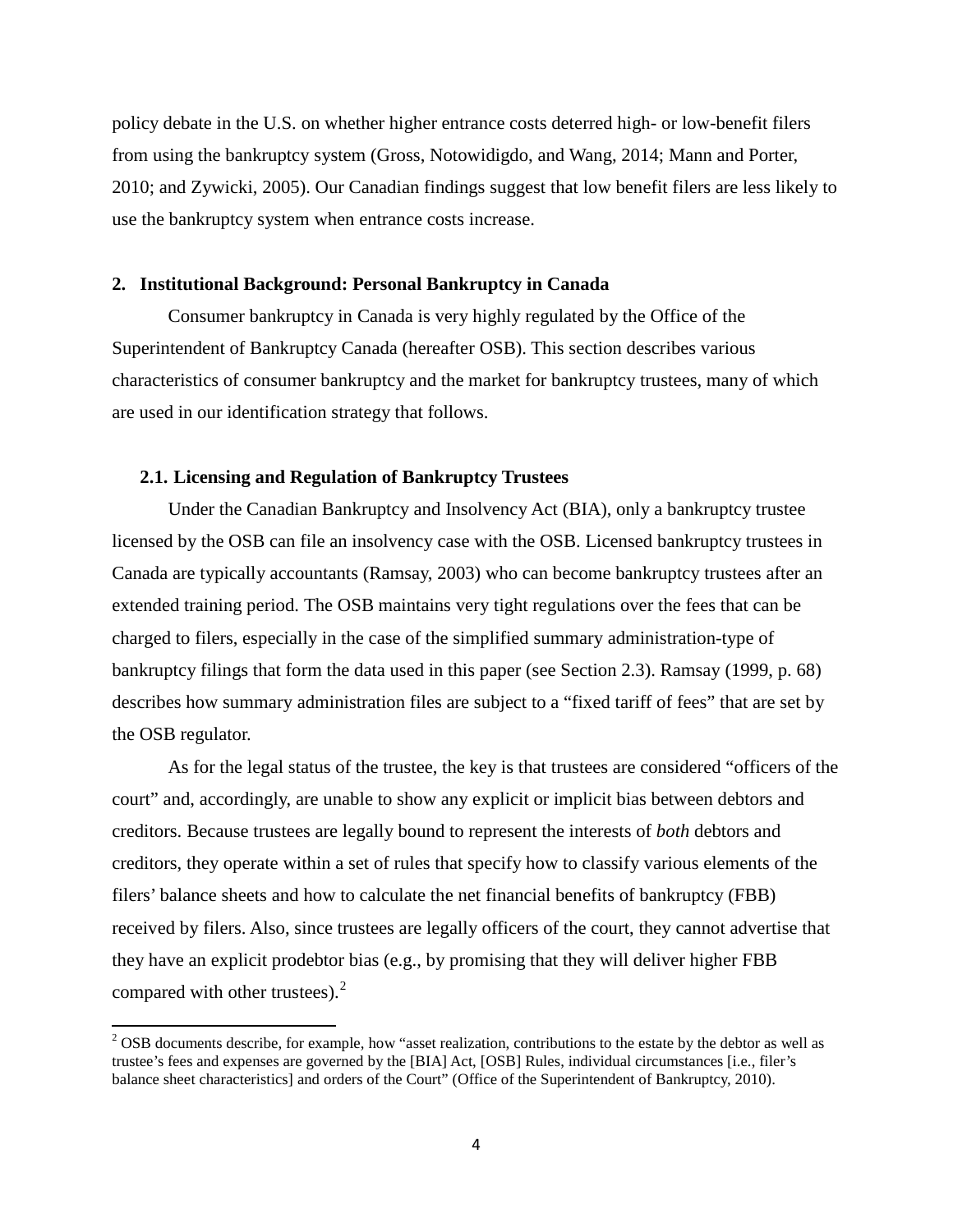Because of these regulatory constraints, trustees are precluded from competing with each other on two key dimensions: (1) the ability to set fees and (2) the ability to provide alternative calculations of the net financial benefits of bankruptcy.

# **2.2. Mandated Face-to-Face Interactions Between Filer and Trustee**

Various elements of Canadian personal bankruptcy law require the debtor to attend a minimum of three separate face-to-face interactions with the bankruptcy trustee in the trustee's office, thus imposing travel-related transaction costs on filers. According to a directive from the OSB (Ramsay, 2002), before the actual filing the debtor is required to meet the trustee in person to discuss the bankruptcy process. According to Ramsay (2002, p. 528), "This OSB directive was introduced in response to concerns that individuals were being processed through bankruptcy by clerical personnel in trustee firms without … an opportunity to meet a trustee."

Furthermore, two additional face-to-face interactions are required because of mandatory credit counseling (Ramsay, 2002; Industry Canada, 2013). Under Canadian bankruptcy procedures, *every* bankruptcy filer must participate in two separate sessions of credit counseling, each lasting approximately one hour (Industry Canada, 2013). Ramsay (2002, p. 530) argued that typically "counseling is undertaken by trustees or individual's (estate managers) within their offices." The first session must occur between 10 and 60 days after filers start their bankruptcy proceedings, while the second session must occur at least 30 days after the first session. An important institutional detail for our study is that these mandatory credit counseling sessions cannot be conducted using electronic communication (e.g., videoconferencing); they need to be conducted in person, thus imposing travel-related entry costs on filers (Industry Canada, 201[3](#page-6-0)).<sup>3</sup>

# **2.3. Summary Administration**

More than 98% of consumer bankruptcy filings are filed under summary administration, which is a considerably simplified filing process designed for consumer bankruptcies with low levels of complexity. For example, filings under summary administration do not require meetings with creditors, which are mandated for more complex ordinary administrations. The process of

<span id="page-6-0"></span><sup>&</sup>lt;sup>3</sup> While a Canadian government policy document (Industry Canada, 2013) considered the possibility of allowing these sessions to be conducted by videoconferencing at some stage in the future, videoconferencing was not allowed during our sample period.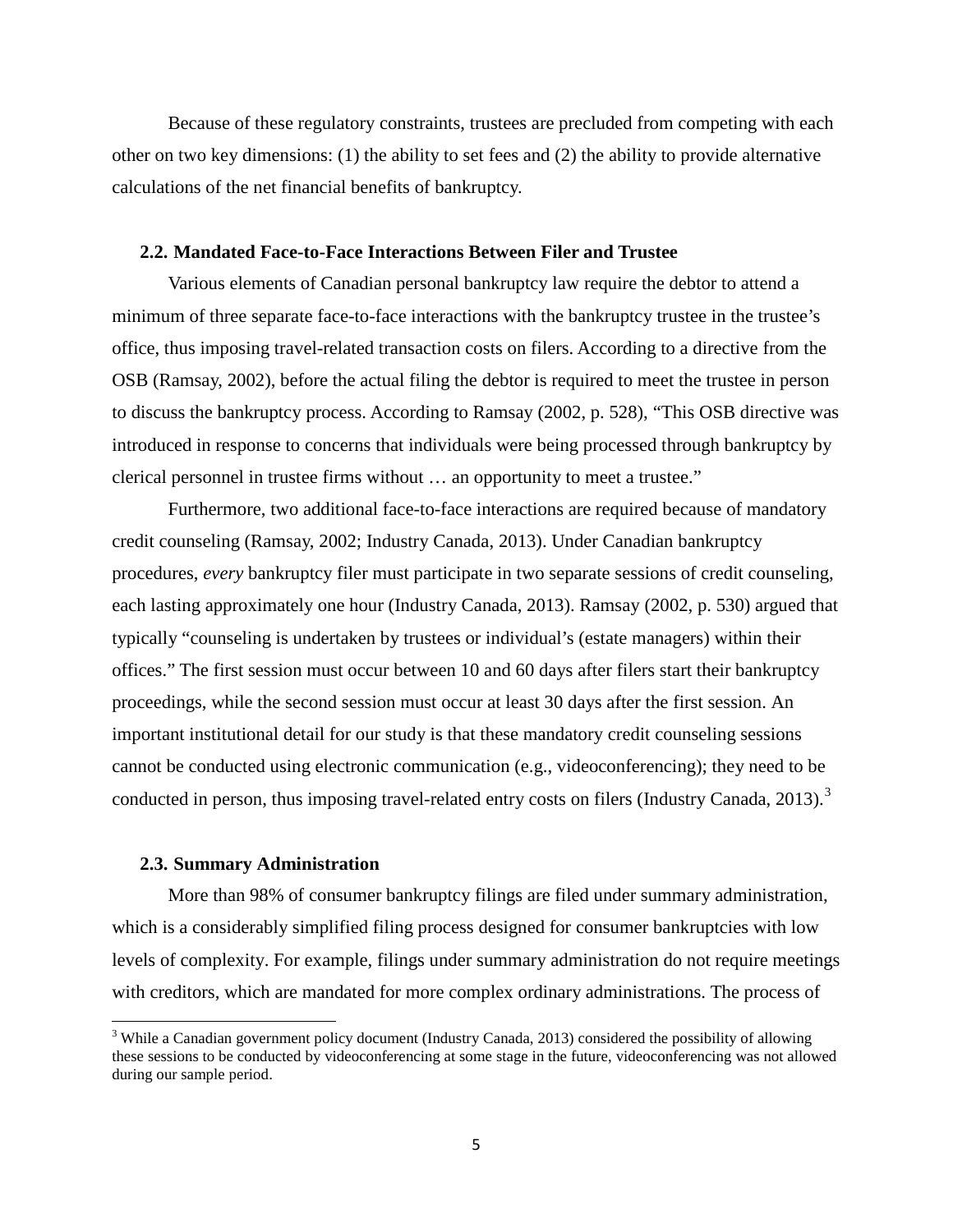summary administrations is described by Ramsay as "streamlined" (1999, p. 68) and "routinized" (2003, p. 388). Our sample is restricted only to summary administration filings.

## **2.4. Competition Between Trustees ― Name Recognition and Location**

In spite of the various regulatory constraints to trustee competition described previously (i.e., the inability to compete on fees and on the determinants of net financial benefits of bankruptcy), individual trustees compete heavily with each other based on issues such as advertising for name recognition and location. Marketing is pervasive in this industry because a bankruptcy filing is a rare event for any potential filer, who typically does not have much information on alternate trustees before the decision to file for bankruptcy. Individual trustees typically spend significant resources in publicizing their names and their geographic locations through newspaper listings, yellow pages listings, and the web.<sup>[4](#page-7-0)</sup> The importance of spatial location in trustee competition is indicated by the extensive rules implemented by the Canadian Association of Insolvency and Restructuring Professionals (CAIRP) on how trustees can advertise their physical location(s). For example, unless each physical office was staffed with a full-time trustee, the trustee firm "should not convey to the public the impression that there is a resident individual trustee in that office" (CAIRP, 2000).

# **3. Data and Main Variables**

# **3.1. OSB Bankruptcy Databases**

The OSB provided our main individual filer-level database. This database includes every individual filing made electronically (but not those using paper) to the OSB from 2005 to 2010. This unique individual filer database contains approximately 376,000 individual bankruptcy files, including full balance sheets and income statements as well as a variety of other observable

<span id="page-7-0"></span><sup>&</sup>lt;sup>4</sup> The importance of advertising in listings services such as the yellow pages and the Internet is indicated by the extent to which the trustees professional association restricts how and where trustees can advertise in such services. The importance of yellow pages-type listings is also indicated by the lobbying efforts from the trustee's professional association to restrict listings in the yellow pages under headings such as "Bankruptcy" to only licensed bankruptcy trustees (CAIRP, 2000).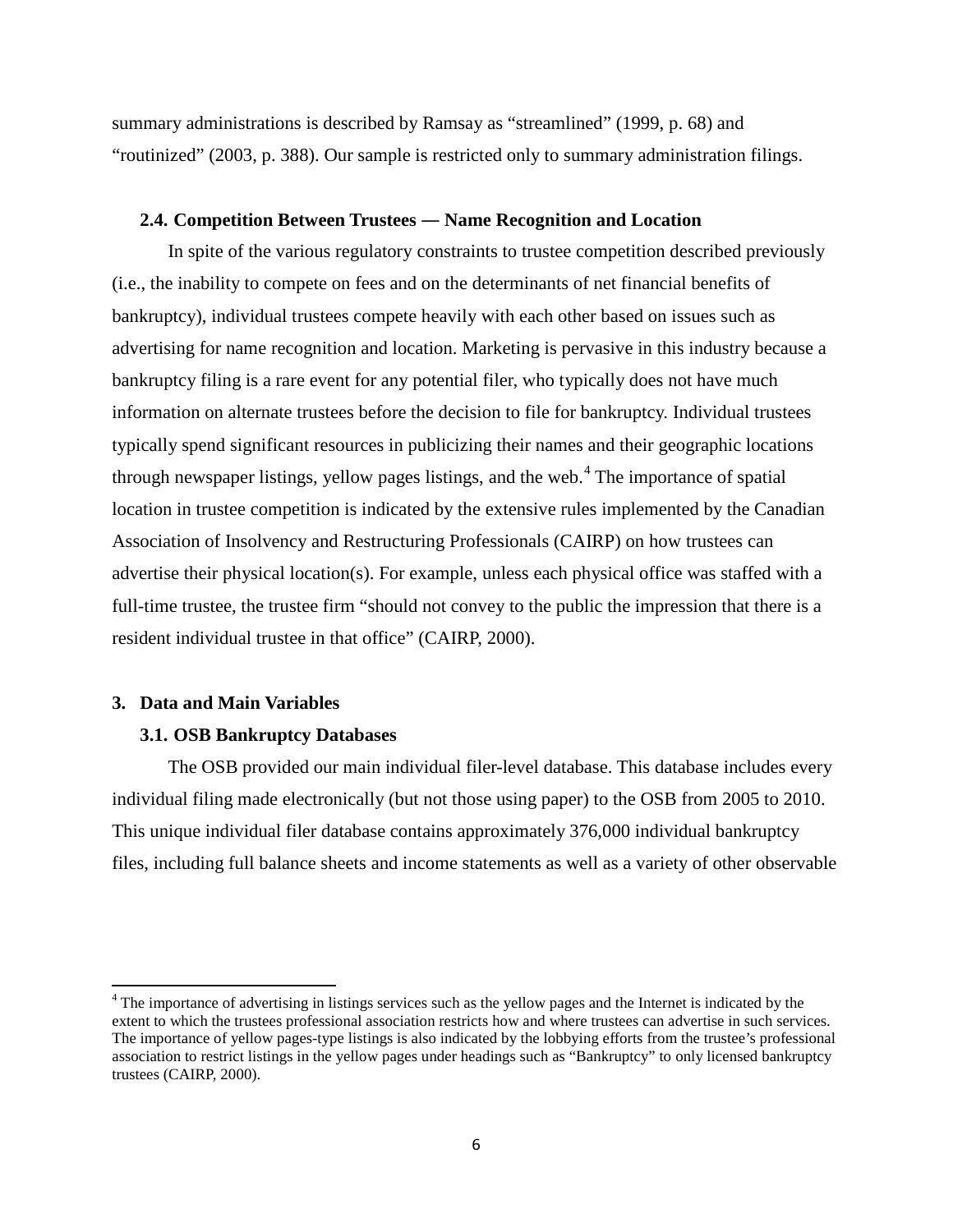variables described here.<sup>[5](#page-8-0)</sup> We use these data to test our main intensive margin hypothesis (i.e., in which individual-level FBB, derived from the filer's balance sheet, is the dependent variable).

The OSB first instituted the e-filing system in 2002; by the end of 2006, essentially all filings were done electronically. As a robustness check here, we restrict the data to the 2007– 2010 period when essentially all filings were done electronically to test whether there is any bias introduced from the use of electronic filings. We show in what follows that our 2007–2010 results are very robust relative to the full sample (2005–2010) results, indicating that restricting our data to electronic filings does not bias our results.

We also use a second OSB database, which includes counts of every bankruptcy filing in Canada by Dissemination Area (DA), regardless of whether the filing was processed using paper or electronically. These bankruptcy count data do not include detailed balance sheet and income statement data. The DA is the smallest area for which census data are made available. DAs are very small areas that contain an average of 200 households, with an average geographic size of 0.2 square kilometers. We use DA-level count data to test our extensive margin hypothesis (i.e., bankruptcy counts per DA as the dependent variable).

## **3.2. The Financial Benefits of Bankruptcy (FBB)**

The dependent variable in our intensive margin models is the FBB, which is derived from the individual-level bankruptcy balance sheet data. We define individual debtor's net FBB in the same way as Fay, Hurst, and White (2002):

(1) 
$$
FBB_{it} = \max[D_{it} - \max[W_{it} - E_{it}, 0], 0],
$$

where  $D_{it}$  is unsecured liabilities of filers eliminated in bankruptcy (which is a benefit from bankruptcy),  $W_{it}$  is total wealth of bankruptcy filers minus all secured debts, and  $E_{it}$  represents

<span id="page-8-0"></span><sup>&</sup>lt;sup>5</sup> While some studies in the bankruptcy literature have attempted to use the balance sheets of bankruptcies, such studies have been severely limited by data constraints. Fay, Hurst, and White (2002) measure FBB using data from the Panel Study of Income Dynamics (PSID), but their data consist of only 254 bankruptcy balance sheets. Hankins, Hoekstra, and Skiba (2011) hand-collect about 250 bankruptcy balance sheets. Similarly, Gross, Notowidigdo, and Wang (2014) hand-collect data on the balance sheets of 6,500 filers.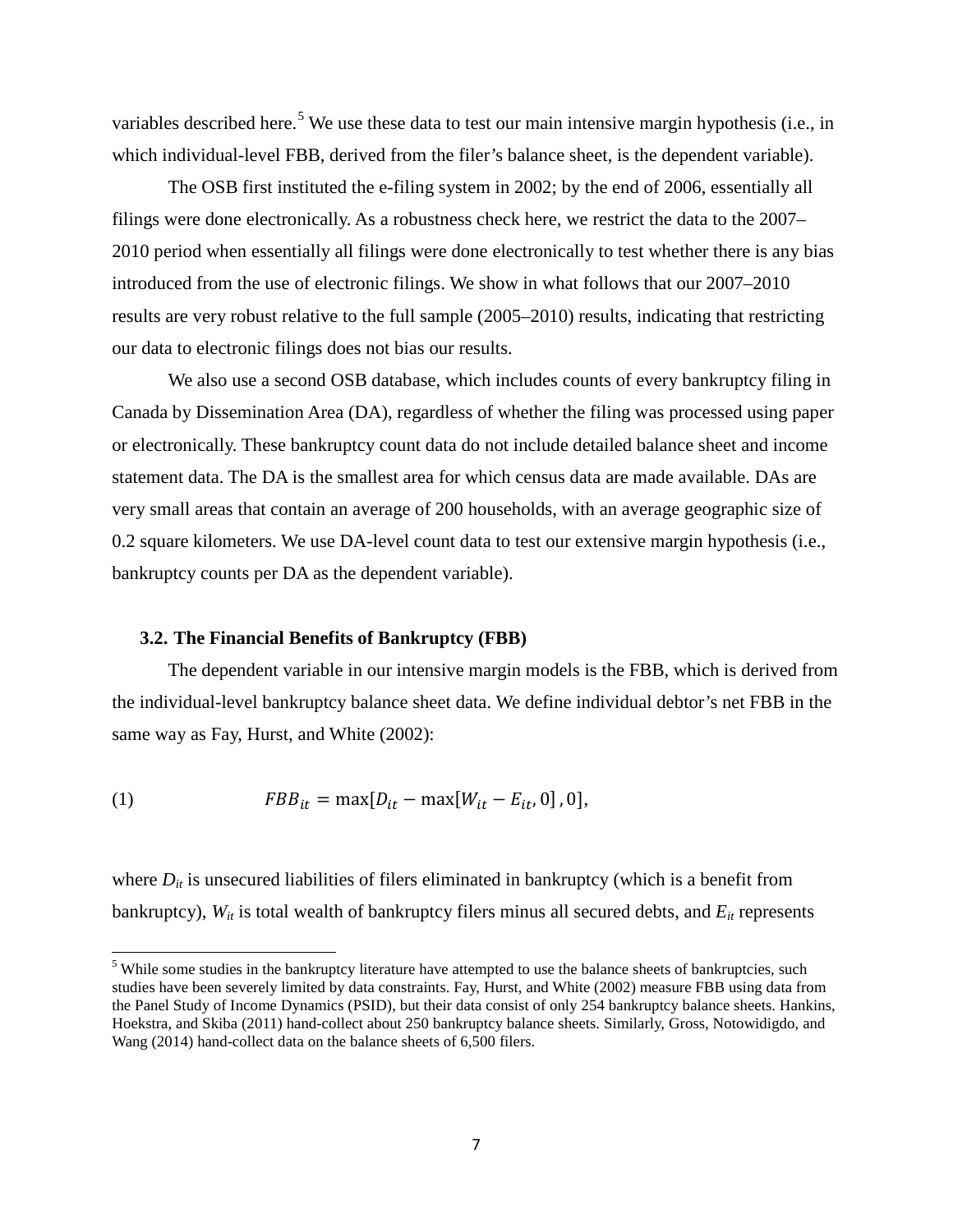bankruptcy exemptions available to filers in a particular year and province. Under the bankruptcy process, wealth net of exemptions is liquidated by the bankruptcy trustee and used to pay off outstanding creditors. Thus, equation (1) captures the central idea of bankruptcy, which discharges unsecured liabilities of filers in exchange for filer's nonexempt assets. If assets minus secured debts and exemptions are less than or equal to zero, then there is nothing to distribute among creditors and all unsecured debts of the bankrupt are discharged. The central advantage of our data is that we can use our detailed balance sheet information from each bankruptcy filing to calculate a dollar value of FBB for each bankruptcy filer.

Our measure of unsecured liabilities (D) is the direct measure of total unsecured debt on the bankruptcy filer's balance sheet (including that from credit cards and all other forms of unsecured debt). Our measure of wealth (W) is also taken directly from the filer's OSB balance sheet and is calculated as total assets minus total secured debt. This is the amount of positive equity that will be liquidated in bankruptcy. We calculate (E) using the various province-specific exemptions allowed to bankruptcy filers across Canada. An important advantage of our data is that we can observe all of the different categories of assets in the filer's balance sheet and can thus calculate the exemptions for each individual. As we report in our Summary Statistics (Table 1), the median value of the net financial benefits of filing for bankruptcy across all bankruptcy filers in our sample is approximately \$32,000, with a standard deviation of approximately \$60,000.

#### **3.3. Geographic Distances**

We are able to link OSB e-filing data (in particular, the postal code of the filer) with postal code data of individual trustees. This matching allows us to measure the geographic distance between the postal code of the filer and the postal code of both the closest as well as the selected trustee. Canadian six-digit postal codes represent extremely small geographic units that contain an average of approximately 13 households. We use the center point of the postal code as our basis for the geographic location of individual addresses in the postal code. The distance between the filer and the trustee is calculated using the Haversine formula.<sup>[6](#page-9-0)</sup>

<span id="page-9-0"></span><sup>6</sup> We use the geographic information system (GIS) software ArcGIS and Stata command *vincenty* to estimate these distances. For more details on the formula, see http://mathworld.wolfram.com/SphericalTrigonometry.html.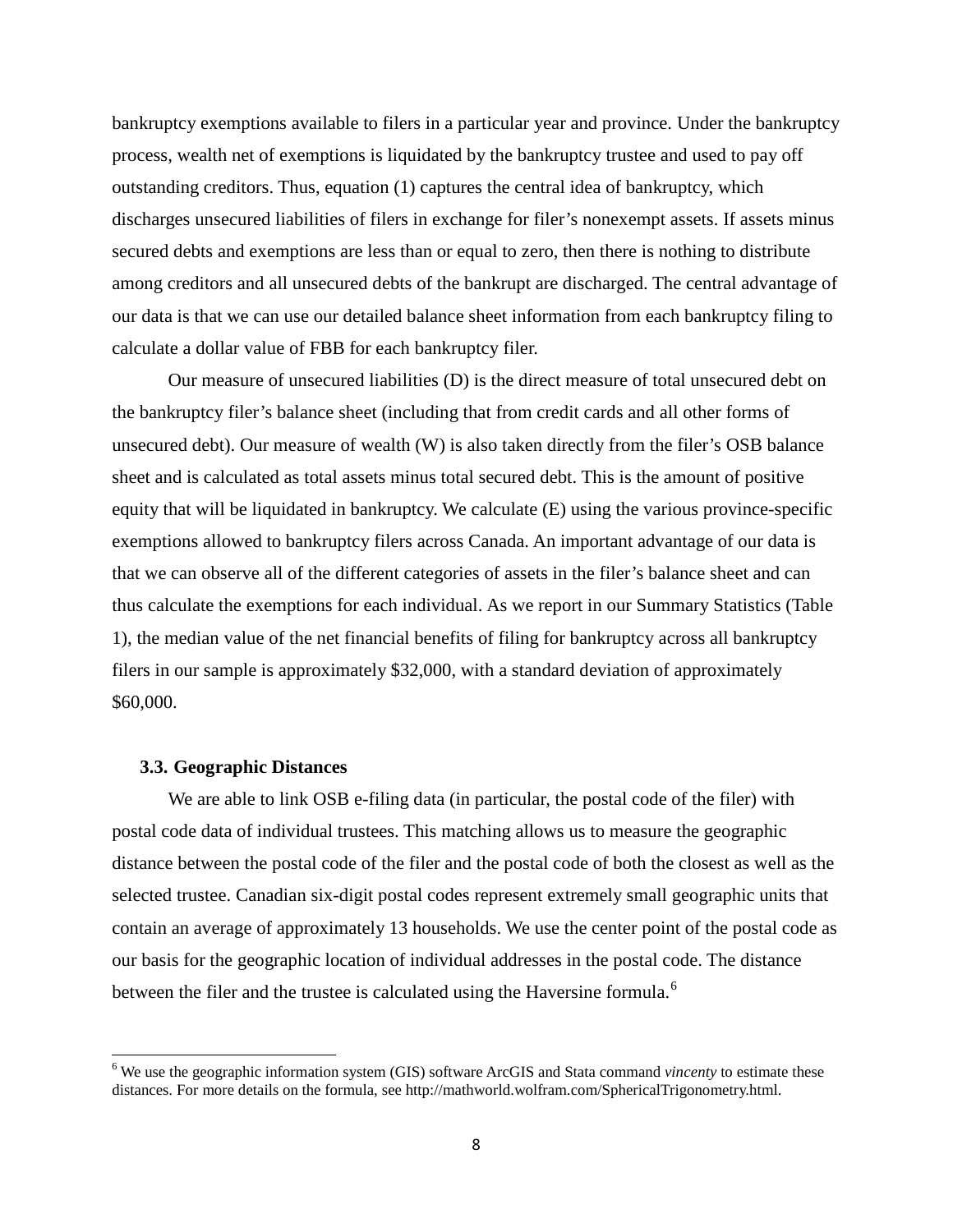#### **3.4. Car Ownership**

We can observe from our bankruptcy filing data whether bankruptcy filers in the database own a car because, under bankruptcy law, a car is considered to be an asset that has to be declared in bankruptcy. Following several other authors (e.g., Seim and Waldfogel, 2013; Gautier and Zenou, 2010; and Baum, 2009), we argue that car ownership affects costs of travel and that filers with cars will have lower costs of accessing trustees compared with filers without cars. We use our data to test the hypothesis that car owners' lower costs of accessing trustees will be reflected in lower benefits of bankruptcy received by these filers. Of the 376,000 filers in our database, 236,000 (63%) reported a car as one of their assets, while 140,000 (37%) did not.

# **3.5. Employment as an Opportunity Cost of Time**

The OSB requires filers to submit both a balance sheet and income statement at the time of a bankruptcy filing. One element of the income statement is employment income. We use this variable to distinguish between employed and unemployed individuals. Following a large body of literature on the effect of the opportunity cost of time on various economic outcomes (e.g., Charles and Stephens, 2013; and Dehejia and Lleras-Muney, 2004), we use these data on employment status to identify filers with higher opportunity costs of time. We hypothesize and test the proposition that individuals with lower opportunity costs of time necessary for travel will require lower benefits from their bankruptcy compared with individuals with higher opportunity costs of time. Of the 376,000 filers in our database, 220,000 (58%) reported wage income in their income statements, while 156,000 (42%) did not. The percentages of all filers by both car and employment status are 23.4% unemployed with a car, 39.3% employed with a car, 18.1% unemployed without a car, and 19.2% employed without a car.

# **4. Intensive Margin Tests: Effect of Trustee Proximity on Individual Financial Benefits of Bankruptcy**

# **4.1. Intensive Margin Hypothesis**

Our intensive margin hypothesis states that an increase in the distance-related costs of an individual bankruptcy filing will cause an increase in the financial benefits from the bankruptcy that needs to accrue to that filer to make the bankruptcy worthwhile. For example, consider two bankruptcy filers, one of whom has greater distance costs of filing than the other (e.g., Filer A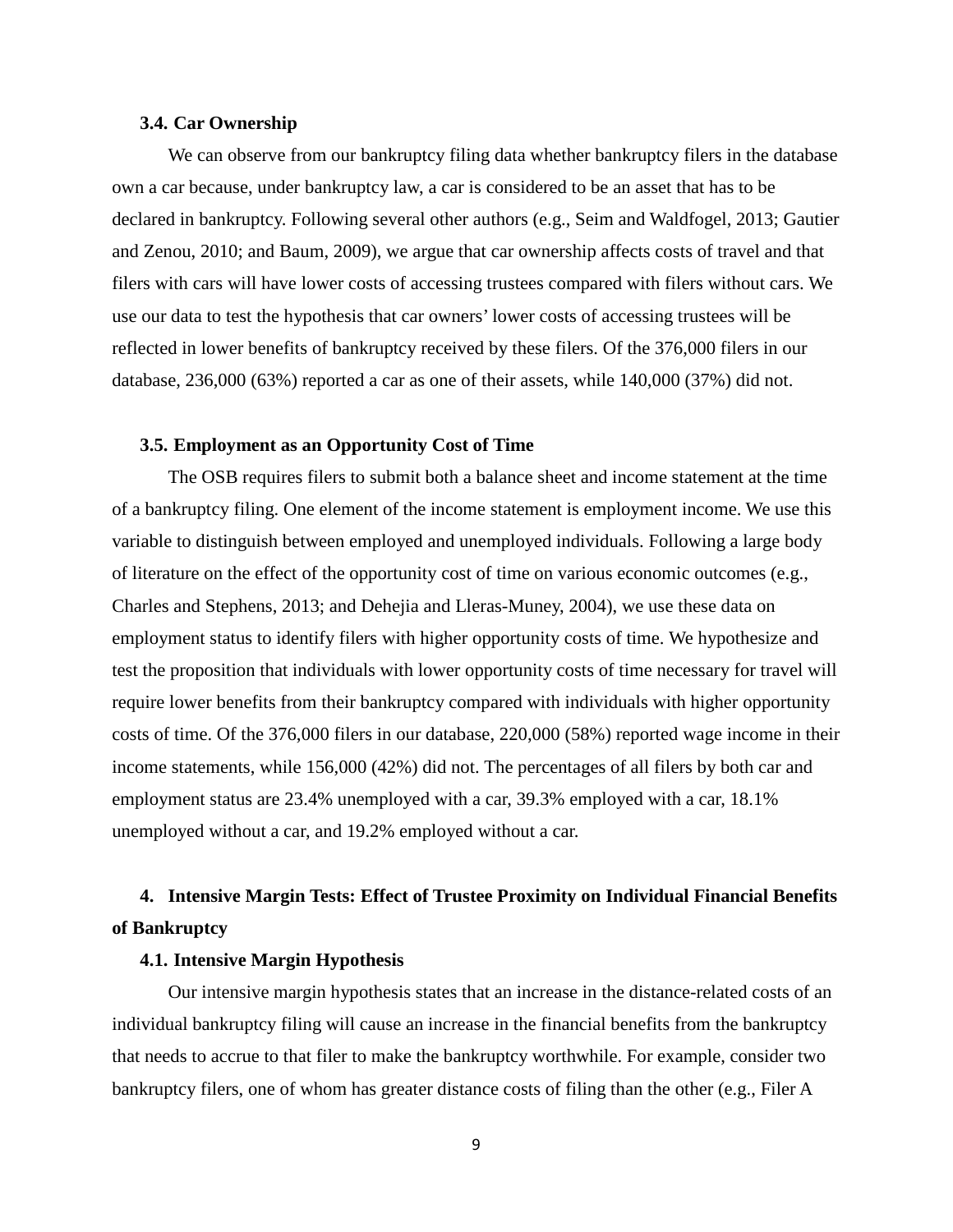lives 10 kilometers away from his trustee, while Filer B lives 50 kilometers away from hers). Our argument is that Filer B will require larger benefits from the bankruptcy than Filer A to compensate for the larger distance costs. Thus, we argue that, across a sample of filers, a longer distance to the trustee should be associated with more financial benefits.

A simple OLS model of this relationship would thus be

(2) 
$$
FBB_i = \alpha + \beta_1 Selected\_Distance_i + \beta_2 controls_i + \varepsilon_i,
$$

where FBB is the financial benefits of bankruptcy and Selected\_Distance is the distance in kilometers between the filers and their selected trustees. The coefficient on the Selected Distance term in (2) is predicted to be positive because the larger the distance costs that are required to undertake a filing, the larger the FBB that are required to compensate for those travel costs (i.e., Filer B, who lives 50 kilometers away from a trustee will require more benefits from bankruptcy than will Filer A, who lives 10 kilometers away).

# **4.2. Endogenous Selection of Trustees by Filers**

A central econometric problem that we need to overcome before we can test this hypothesis is that bankruptcy filers in Canada are able to endogenously select the trustee of their choice, thus the variable Selected\_Distance is endogenous in equation (2). If filers select trustees based only on minimizing the distance that the filers had to travel to the trustees, then we would expect individual filers to select the *closest* trustees. In our data, however, 94.5% of filers do not select their closest trustees; they file with more distant trustees. It is possible, therefore, that there is some unobservable variable that causes an individual filer to travel a longer distance to a trustee who is farther away from his or her closest trustee. We label this unobservable variable trustee "Reputation," in which a trustee's reputation is defined to include any unobservable factor that persuades a bankruptcy filer to travel a greater distance when selecting his or her trustee.

It is also possible that increased trustee reputation can also impact the *timing* of the filing, which could in turn impact our dependent variable FBB. Our argument is that a higher reputation trustee could persuade the filer to file earlier than a lower reputation trustee. The typical bankruptcy filer has growing unsecured (e.g., credit card) debt over time, leading up to the filing.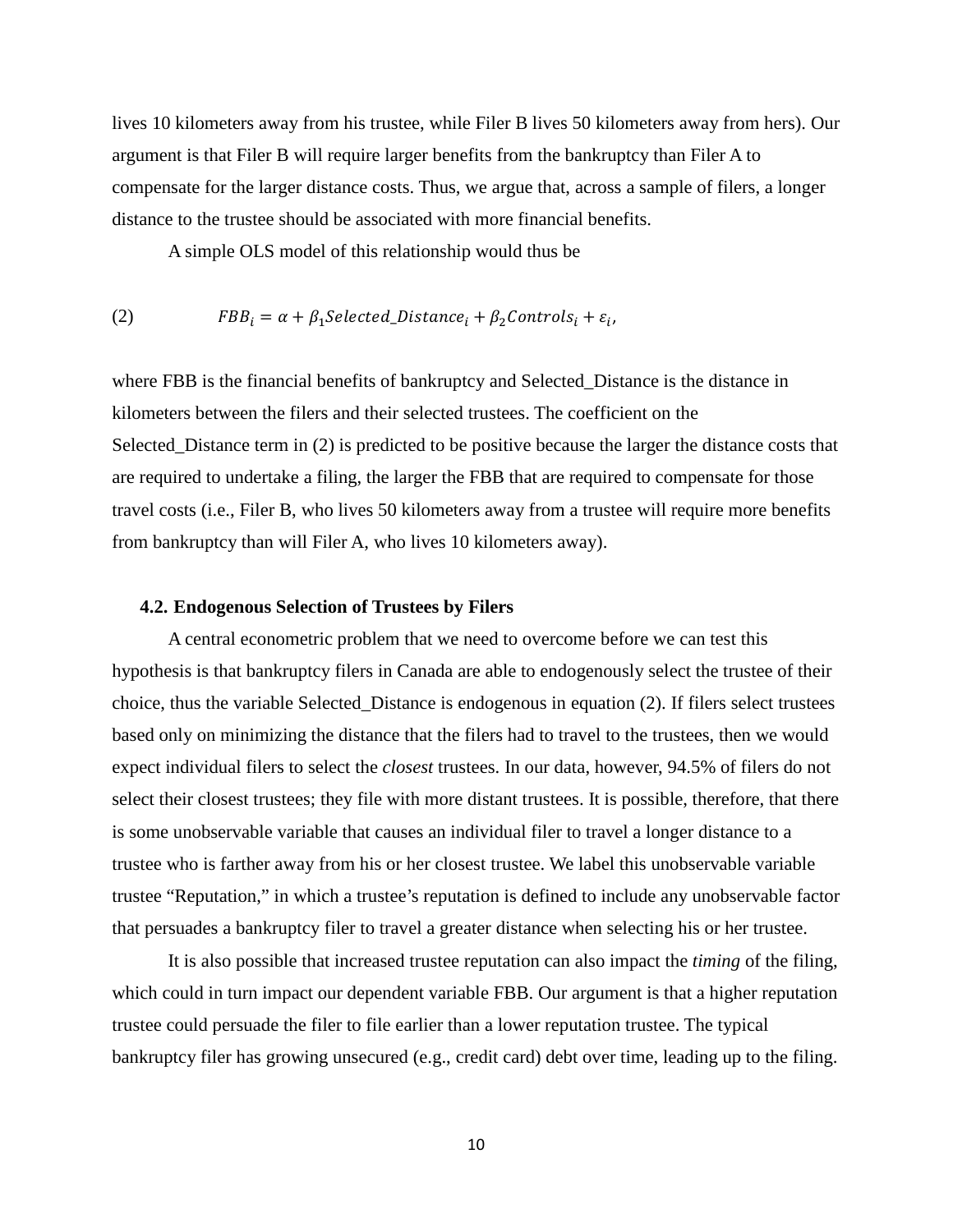Thus, if a high-reputation trustee persuades the individual to file earlier than a low reputation trustee, this will imply lower credit card debt outstanding and thus lower FBB.

Our equation (2) has an omitted variable "Reputation," which could be correlated with both the independent variable Selected\_Distance (higher reputation causes filers to *travel farther*) as well as with the dependent variable FBB, (higher reputation causes filers to file *earlier*).

Thus, a more appropriate version of (2) should look like:

(3)  $FBB_i = \alpha + \beta_1 Selected\_Distance_i + \beta_2 Controls_i + \beta_3 Reputation_i + \mu_i$ 

where the unobservable "Reputation" variable can be considered as an omitted variable. For this reason, we need to estimate (3) using instrumental variables (IV).

If Reputation was indeed positively correlated with Selected\_Distance (filers travel farther) and negatively correlated with FBB (filers file sooner), then the direction of the bias from the omitted variable Reputation is negative. In other words, we can predict that the OLS coefficient on Selected\_Distance in (2) should be lower in magnitude than IV estimates of the coefficient on Selected\_Distance. We show in the following sections that this is supported by all of our results.

# **4.3. Justification for Closest\_Distance as an Instrument**

Our instrument for Selected\_Distance in equation (3) (i.e., the distance from the filer to his or her *selected* trustee) is the distance between the location of the filer and the location of the geographically *closest* trustee (which we label Closest\_Distance). As described previously, we are able to observe Closest\_Distance because our data allow us to observe the locations of the universe of all trustees. Our reduced form specification is thus:

(4) 
$$
FBB_i = \alpha + \beta_1 Closed\_Distance_i + \beta_2 Controls_i + \varepsilon_i.
$$

Our justification for using Closest\_Distance as an instrument for Selected\_Distance in (2) is as follows. We argue that Closest\_Distance will be correlated with Selected\_Distance because of spatial agglomeration in the location of trustees. Some evidence for the spatial agglomeration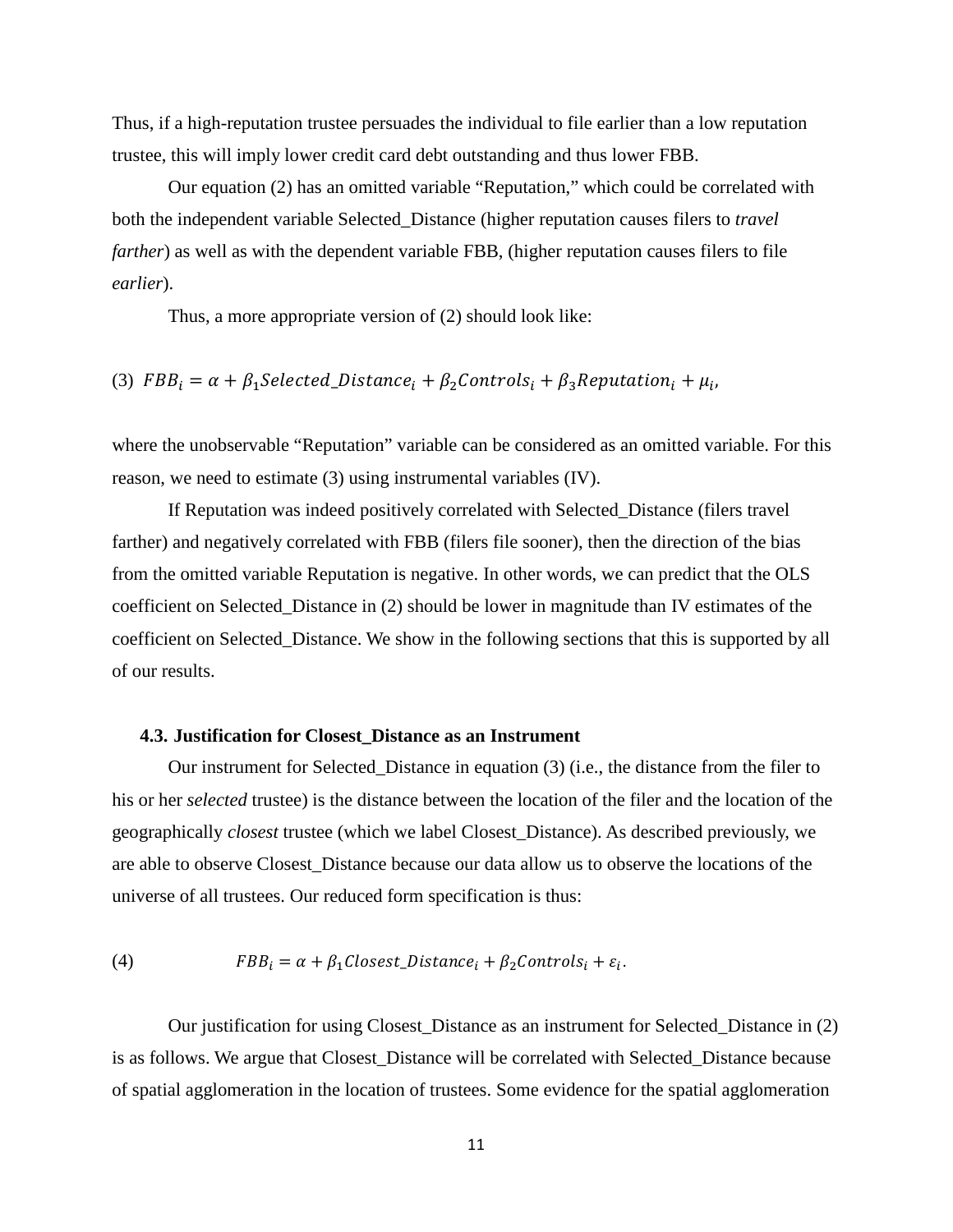of trustees is provided in Figures 1 and 2, which provide maps of the locations of trustees across Canada and specifically across Ontario, the largest province in Canada (maps of other areas are available upon request). These maps clearly show that trustees tend to agglomerate within the larger urban areas across the country. This argument is empirically supported in our first stage results, reported in Table 4, where we show that Closest\_Distance is indeed highly correlated with Selected\_Distance, thus indicating that we do not have a weak instrument problem based on the usual criteria reported.

In terms of our instrument, Closest\_Distance, satisfying the exclusion restrictions of this specification, we need to demonstrate that our instrument (Closest\_Distance) does not directly affect our dependent variable (the individual filer's FBB as determined by the selected trustee). Our central argument exploits the specific legal status of trustees as "officers of the court," previously described in Section 2.1. Recall that as officers of the court, trustees are not able to display any actual or implied prodebtor or procreditor bias, thus they are not able to act in any way that claims to provide a higher FBB, or indeed does provide a higher FBB, compared with any other trustees. Particularly in the case of the simplified summary administration filings examined in this paper, trustees determine FBB in accordance with a large set of rules imposed by the OSB and the courts.

Our exclusion restriction argument is that, because both selected as well as closest trustees will determine the value of FBB based on a fixed set of rules, there should not be significant differences in the value of FBB calculated by the selected trustee or by the closest trustee. Rather, FBB will be endogenously determined by the filer based on the specific characteristics of the filer's balance sheet (as described in Section 3.2) at the specific date that the filer chooses to file, based on these fixed rules and irrespective of the trustee chosen. We can argue that the distance between the filer and his or her closest trustee (our instrument) should not directly impact the level of our endogenous dependent variable FBB, thus satisfying our required exclusion restriction. By using this instrument, we can test the hypothesis that the filer's exogenous travel-related costs significantly impact the level of FBB, which is determined by the filer's balance sheet characteristics on the date endogenously selected by the filer to file.

It is important to emphasize that the possibility of "trustee shopping" by potential filers should not impact our main exclusion restriction argument that FBB is determined based on administrative rules applied to each filer's balance sheet at the date of the filing. First, as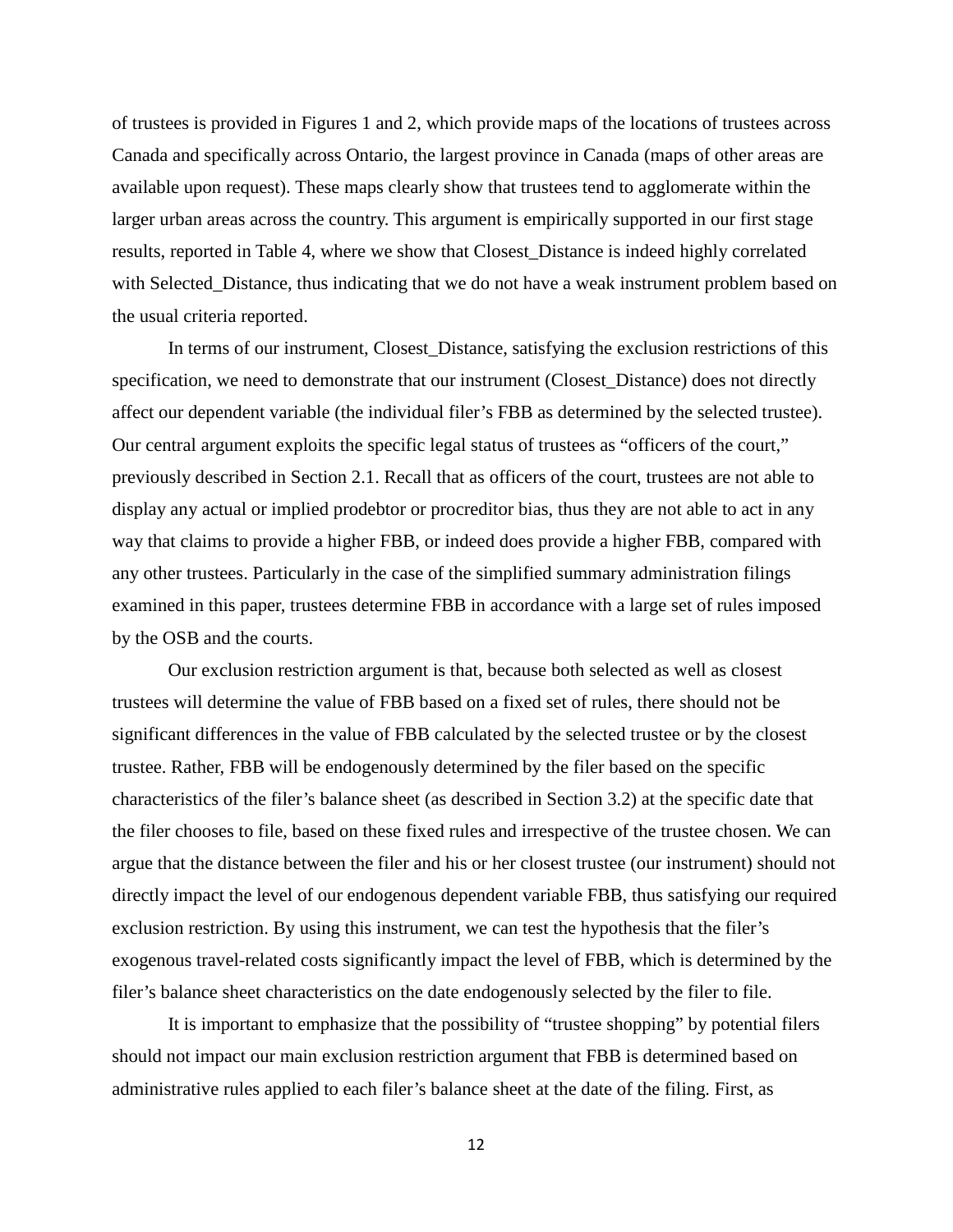described previously, trustees are not allowed to make any explicit or implicit claim (in advertising, for example) that they will provide a more advantageous FBB compared with any other trustee. Second, our discussions with regulators have indicated that it is very unusual for any trustee to provide a "rough estimate" of FBB during a first brief trustee shopping interaction between a potential filer and potential trustee. Rather, it is typical that only after the filer has signed on with the trustee that the trustee will calculate the actual value of FBB that the filer will receive. Taken together, these institutional details indicate that trustees do not specifically compete based on promised or actual FBB, which is the main element of the exclusion restriction argument we use.

Another possible objection to our instrument is that an individual simply passing by the office location of his or her closest trustee may be enough to induce the individual to begin considering a bankruptcy filing, which could, in turn, impact the dependent variable (FBB) in our specification. Our counterargument to this objection, however, is that learning about bankruptcy and the availability of trustees is much more likely to occur through the widespread advertising for trustees (in yellow pages, Internet listings, etc.), rather than simply passing by the office location of the single closest trustee. Indeed, the fact that 94.5% of the filers in our database do not select their closest trustee, despite that the services offered by trustees are essentially generic, supports our argument that simple exposure to the office location of the closest trustee is unlikely to impact the choice of trustee.

Yet another possible objection to our instrument is that the closest trustee may move into a location based on the characteristics of that area. In this case, Closest\_Distance could be correlated with FBB through the endogenous location of the trustee, which could potentially influence our instrument. However, as we show in Table 2, Closest\_Distance is uncorrelated with all area observable control variables in the previous specifications.

#### **4.4. Endogenous Trustee Selection into Areas**

In Sections 4.2 and 4.3, we describe how we use an IV to address endogenous selection by filers of their trustees. A very different possible selection issue that we also need to address, however, is the endogenous choice by trustees to move into certain geographic areas to have access to more potential filers from that area. This selection could impact our specification in equation (4), if trustees can accurately predict which areas could generate many future filings. If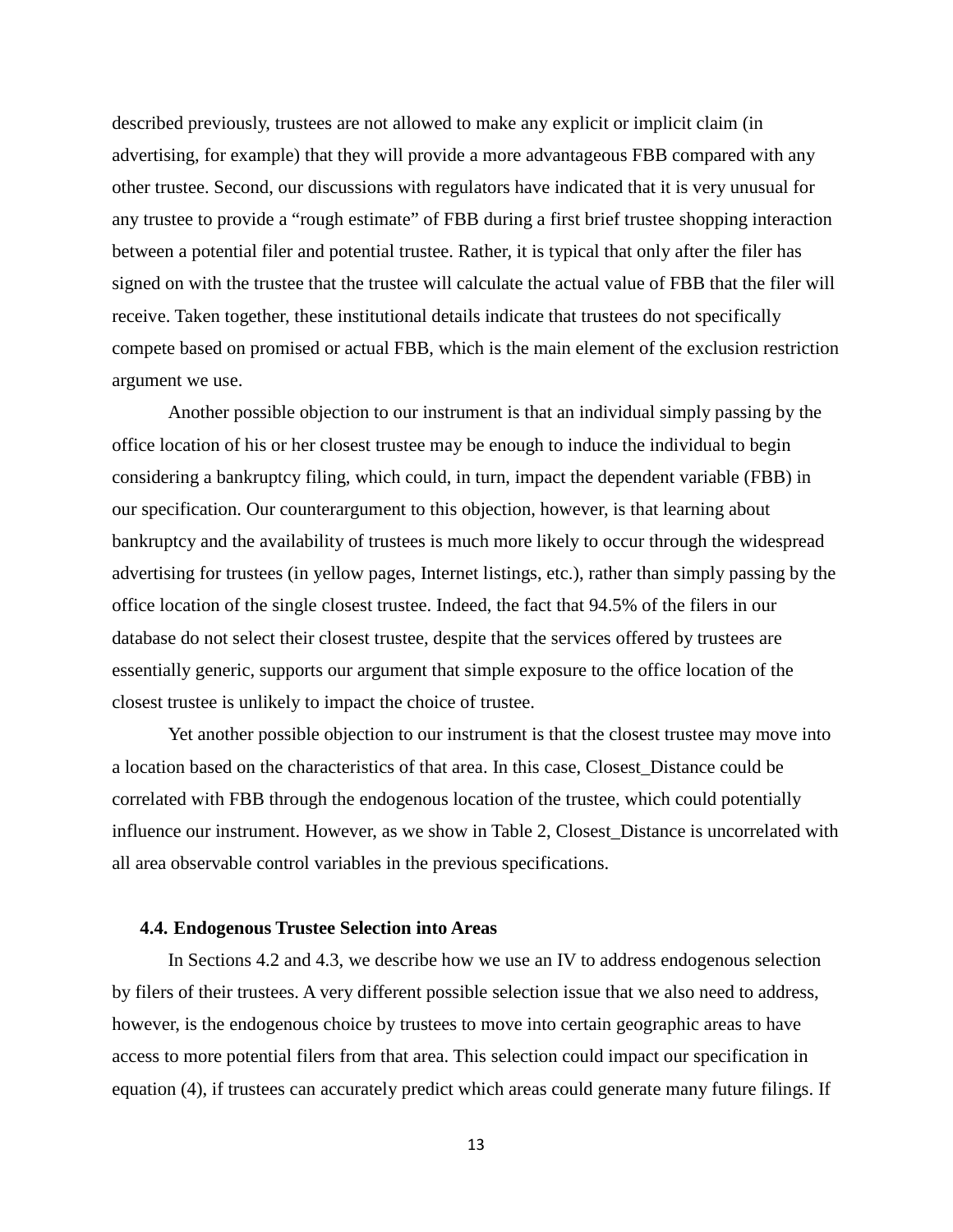filers in these areas also have lower FBB thresholds required to file, then this unobserved trustee location choice would drive down both trustee-debtor distances and FBB.

We use two separate techniques to control for possible trustee selection into areas. First, to address trustees moving into areas *during* the course of our six-year sample period (which we can observe), we limit the sample to trustees who do not move during the course of our sample period. Second, to address the movement of trustees into areas *before* the start of our sample period, which we cannot observe, we use filer geography fixed effects to capture area specific unobservable characteristics. We discuss each in turn.

# *4.4.1. Observable Trustee Moving During Our Sample Period*

The first possible element of endogenous trustee selection into geographic areas is that some trustees may relocate to be close to potential filers during our 2005–2010 sample period. We are able to address this issue directly because we are able to observe whether every trustee moves or remains in the same location over the course of our sample period. We can observe the exact location (six-digit postal code) of each trustee's office(s) as well as the dates that the trustee sent bankruptcy filings to the OSB from that postal code. We are thus able to observe whether a trustee maintained the same office over the period of our sample by examining whether filings were undertaken from the same trustee postal code over the period of our sample. Approximately 78% of filers in our sample used a trustee, who maintained the same address over the full course of our sample period.

Institutionally, a vast majority of filers used a trustee who never moved the location of their offices over the course of our sample period, which is consistent with the nature of competition in this industry. As we describe previously, because of both regulatory constraints as well as the generic and automated nature of the summary administration-type bankruptcies that are the focus of this study, trustees will tend to compete on name recognition and location rather than on the services provided to filers. Trustees thus advertise extensively to attract potential future filers to their office locations. Changing an office location could therefore be very costly to trustees in terms of providing information about their new location to potential future filers.

It can be argued that the locations of those trustees who *never* moved during the period of our sample can be considered predetermined or plausibly exogenous with respect to the specific individual filers who filed during the course of our sample. We can thus address this possible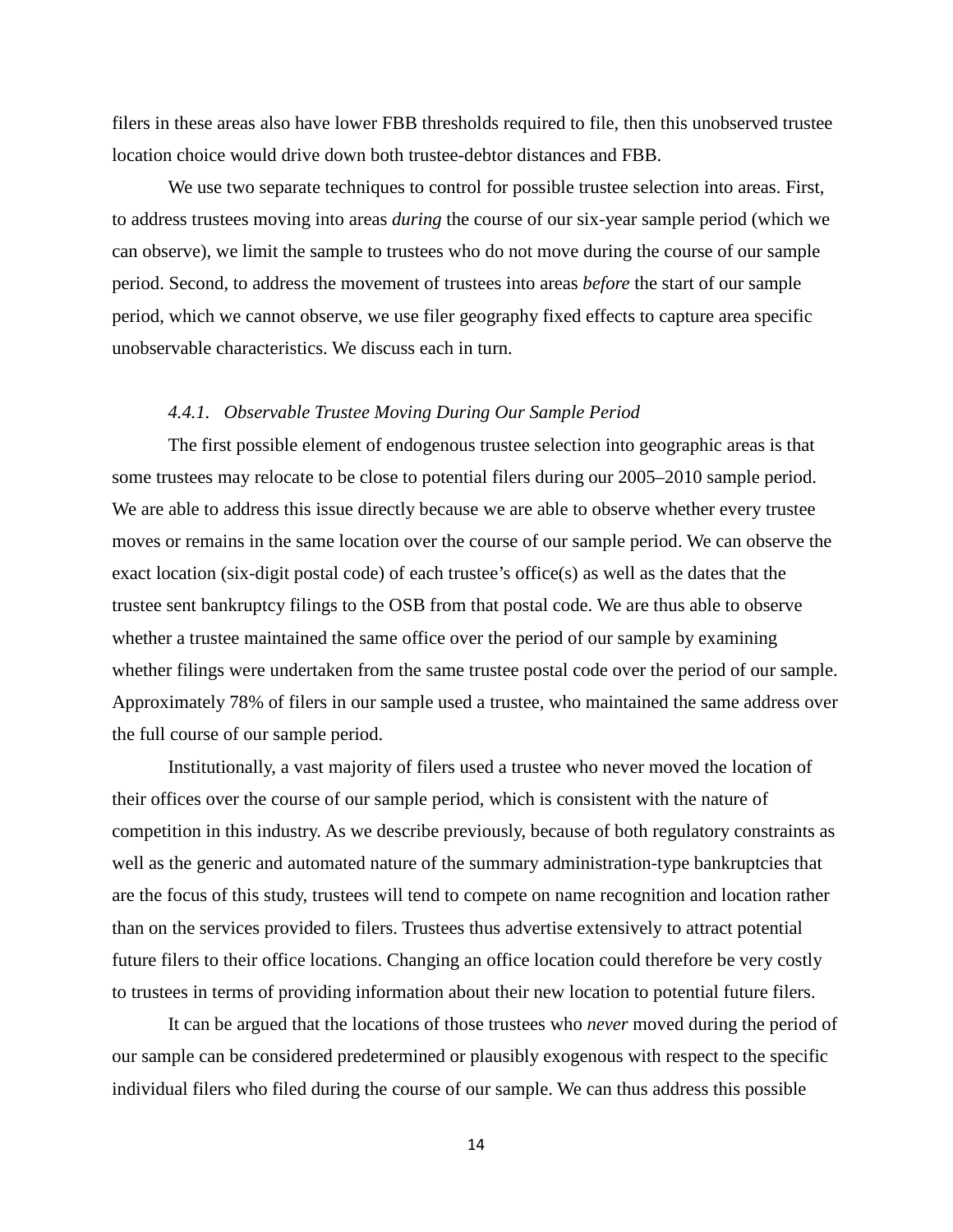selection issue empirically by restricting our sample to *only* those trustees in our sample who never moved offices during the course of our sample period. Our results are very robust between the full sample and the sample restricted to the 78% of filers whose trustees never moved during the course of our sample. Furthermore, our results are very robust when comparing trustees who never moved with trustees who did move during our sample period. We can thus conclude that area selection by trustees who moved during our sample period is not driving our main results.

#### *4.4.2. Filer Area Fixed Effects*

To address the possible endogenous selection by trustees into specific areas in the period before our sample period, which we cannot observe, we include filer area fixed effects in equation (4). These filer area fixed effects can control for those unobservable characteristics of an area, which could have impacted a trustee's endogenous decision to locate into that specific area at some point in the past. It is important to emphasize that trustees will make their location decisions based on the characteristics of the distribution of *all* individuals in the larger area as potential future clients rather than any specific individual.

To control for the unobservable characteristics of potential filers in an area, we include filer level fixed effects for a larger area known as the census subdivision (CSD) within which each DA falls. In 2006, there were 5,418 CSDs in Canada, with a population of approximately 6,000 on average. We use CSD fixed effects because it seems likely that when trustees are deciding to locate, they will place more importance on the unobservable characteristics of the larger CSDs (average population of 6,000) rather than the much smaller DAs (average population of 500).

# **4.5. Unobservable Trustee Characteristics**

In a separate specification issue, unobservable trustee characteristics could impact the dependent variable FBB in equation (3). An example of unobservable trustee characteristics is a systematic but unobservable procreditor or prodebtor bias on the part of individual trustees that may affect their client's FBB, in spite of such actions being contrary to the legal obligations of the trustee as an officer of the court. To address this issue, we include fixed effects for each individual trustee in equation (4). Our ability to include trustee fixed effects reflects our ability to observe the universe of all trustees. Each trustee will have a large number of filers, thus trustee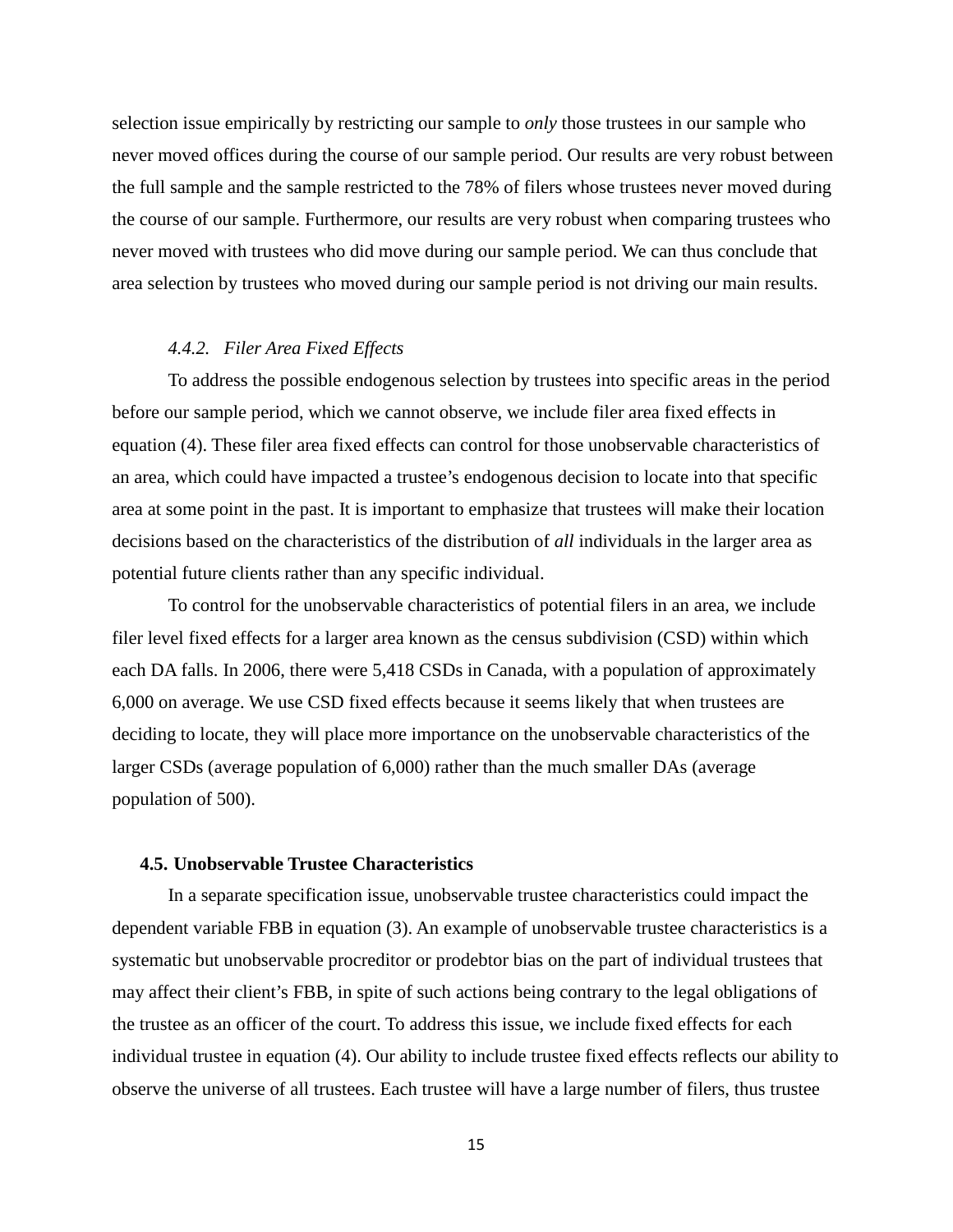fixed effects capture any systematic impact of a specific trustee on the FBB across all of that trustee's filers. In summary, therefore, we include both trustee-specific fixed effects as well as filer-area fixed effects (as described in Section 4.4.2) in all our specifications.<sup>[7](#page-17-0)</sup>

# **4.6. Additional Robustness Tests**

# *4.6.1. Size of Trustees ― Number of Offices*

Another possible specification issue concerns the impact of the trustee firms' size on our dependent variable FBB. As described previously, larger accounting firms typically undertake more complex commercial bankruptcies, while smaller accounting firms typically undertake the less complex summary administration-type bankruptcy filings that are the focus of this paper. It is thus theoretically possible that larger firms could have higher levels of trustee skills, which could impact FBB. Our data allow us to observe the number of office locations each trustee firm has to distinguish between larger and smaller trustee firms. We cannot, however, include this number of office locations variable directly into our regressions because this would be perfectly correlated with the trustee fixed effects described in Section 4.5. To separately test for the effect of trustee firm size, therefore, we restrict our sample to only those filers in our sample whose trustee had only a single office (the median number of offices of the trustees used by the filers in our sample is 1). As we report in the following section, these results are very similar to the full sample, indicating that larger trustee firms with multiple offices are not driving the full sample results.

# *4.6.2. Filers Traveling Large Distances*

While most Canadians live in densely populated urban areas, others live in isolated rural areas that are very far from urban centers (Figures 1 and 2). It is possible for some filers to be hundreds of kilometers away from a trustee. It is also possible that these very isolated filers could have travel characteristics that vary from those of less isolated filers, so we provide evidence on individuals who are less than 200 kilometers from a trustee (approximately two

<span id="page-17-0"></span> $<sup>7</sup>$  In terms of comparing across the various fixed effects that we use, note that while many filers select each trustee,</sup> each filer selects only a single trustee. It is thus appropriate to include trustee fixed effects for each individual trustee because each trustee has multiple filers, while it is not appropriate to include individual filer fixed effects because each filer only files once with a single trustee. We can also include filer CSD fixed effects because many filers live in each CSD.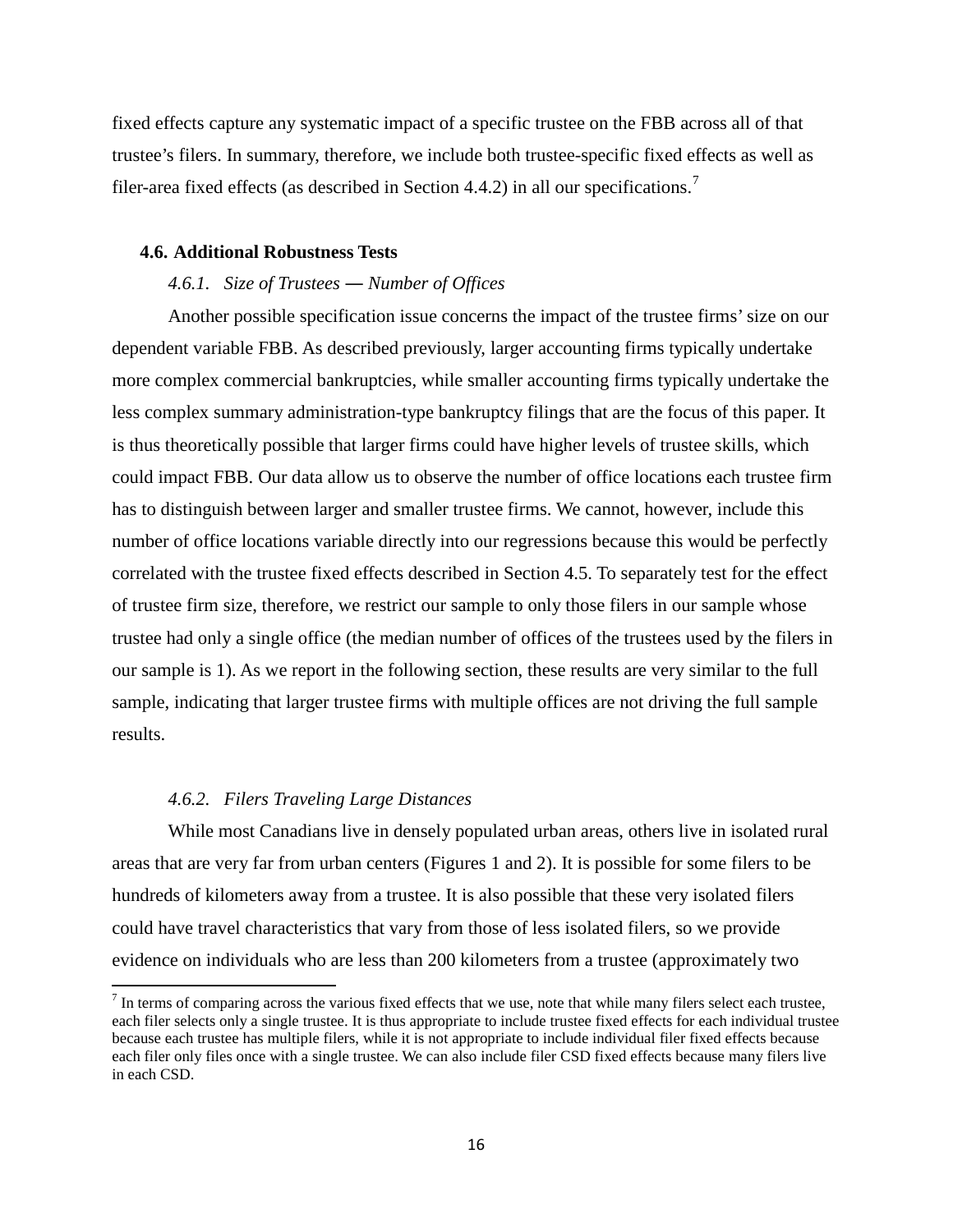hours away in travel time). Approximately 89% of the full sample is within 200 kilometers of their trustee.

#### **4.7. Intensive Margin Results**

Based on our previous discussion, our complete reduced form IV specification is as follows:

(5) 
$$
Ln(FBB)_i = \beta_0 + \beta_1 Ln(Closed\_Distance)_i + \beta_2 Indiv\_Filter\_Controls_i + \beta_3 Filter\_DA\_Controls_d + \beta_4 Trustee\_FE_j + \beta_5 Filter\_CSD\_FE_c + \beta_6 Year\_FE_t + \varepsilon_i
$$

with Closest\_Distance used as an instrument for Selected\_Distance, for each bankruptcy filer *i*. Subscript *d* denotes DAs, *j* – individual trustees, *c* – CSDs, and *t* – years.

Our intensive margin results are presented in Tables 3 to 6. Table 3 reports OLS and IV specifications for the full sample, Table 4 reports both first- and second-stage coefficients and diagnostic tests for the full sample IVs, while Tables 5 and 6 report IV results for various subsamples used as robustness tests.

For ease of comparison, Tables 3, 5, and 6 report only the key coefficient of interest from the OLS equation (2) and the IV equation (5), which is the coefficient on distance to the selected trustee (measured in log distance in kilometers) in the regression on financial benefits of bankruptcy (measured in log dollars). Our theoretical prediction is that the coefficient on distance is positive (greater travel-related entry costs require greater financial benefits as compensation). These specifications are all log-log specifications. Thus, for example, the 0.135 coefficient in the IV estimate for the full sample in Table 3 indicates that a 1% increase in the distance traveled results in a 0.135% increase in the financial benefits of bankruptcy for filers.

In terms of the economic magnitudes of these coefficients, the coefficient of 0.135 for the full sample IV evaluated at the mean values of the dependent and independent implies that every 1-kilometer increase in the distance between the filer and the selected trustee results in an increase of approximately \$68 in FBB. Recall that the filer is mandated to make *three* separate trips to the trustee. If we further assume that each trip requires the filer to travel in both directions (to the trustee and home again), this implies that the total distance traveled by the filer is the geographic distance between the filer and the trustee multiplied by six. In other words,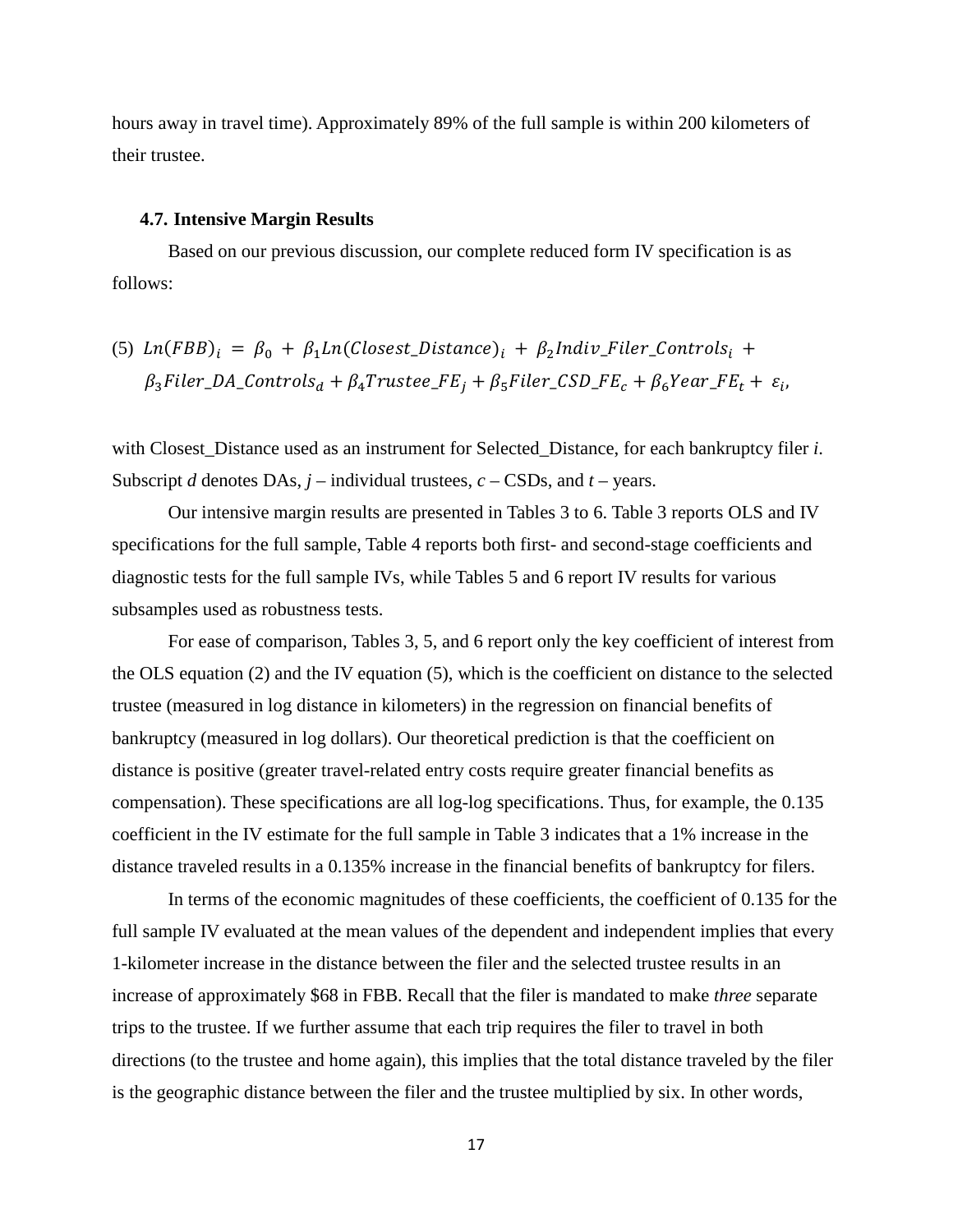these results imply that each 1 kilometer traveled by the filer results in an increase in FBB of approximately \$11.

For each column in Tables 3, 5, and 6, we run nine separate specifications (rows) based on the travel-related characteristics of each individual filer (i.e., car/no car, wage/no wage, and various combinations). Recall that our prediction was that car ownership should reduce travel costs, implying lower FBB, while receiving wages from employment should raise the opportunity cost of traveling to a trustee, thus implying higher FBB. In these tables, in addition to the full sample in row 1, we report separate specifications for car/no car/wage/ no wage (rows 2 to 5) as well as various interactions between cars and wages (rows 6 to 9).

For every column in Tables 3, 5, and 6, we find that the effects for the car subsample  $(\text{row } 2)$  < those for the no car subsample  $(\text{row } 3)$  and that the effects for the no wage subsample  $(\text{row } 4)$  < those for the wage subsample  $(\text{row } 5)$ . These results are consistent with the travel costs explanation of the effect of distance. Furthermore, in terms of the coefficients on the wage/car interactions, we find across all our specifications in Tables 3, 5, and 6 that the coefficients in the no wage and car sample (row 6) are smaller than the coefficients in the wage and car sample (row 7), which are smaller than the effects for the no wage and no car group (row 8), with the coefficients in the wage and no car sample being the largest (row 9). These results show that not only does distance matter in the bankruptcy context but also travel-related characteristics of individuals (cars and wages) strongly impact the extent to which distance matters. In addition, the magnitudes of these coefficients imply that the difference between a car and no car is much more important than the difference between wage and no wage.

As we described previously, we can also restrict the sample of our IV specification in a variety of ways to control for various empirical issues. Thus, while the last column of Table 3 reports the IV results for the full sample, Table 5 reports the results for the sample with distances restricted to less than 200 kilometers (to control for outliers caused by very long distances) and dates restricted to the 2007–2010 period (to control for possible selection bias from paper versus electronic filing). Similarly, Table 6 restricts the sample to filers whose trustees never moved from their locations during the sample period (to control for possible trustee location selection issues) and restricts the sample to the trustees with only a single office location (to control for unobservable characteristics related to trustee size). The main conclusion from comparing across the columns in Tables 3, 5, and 6 is the very similar magnitudes of the coefficients. In other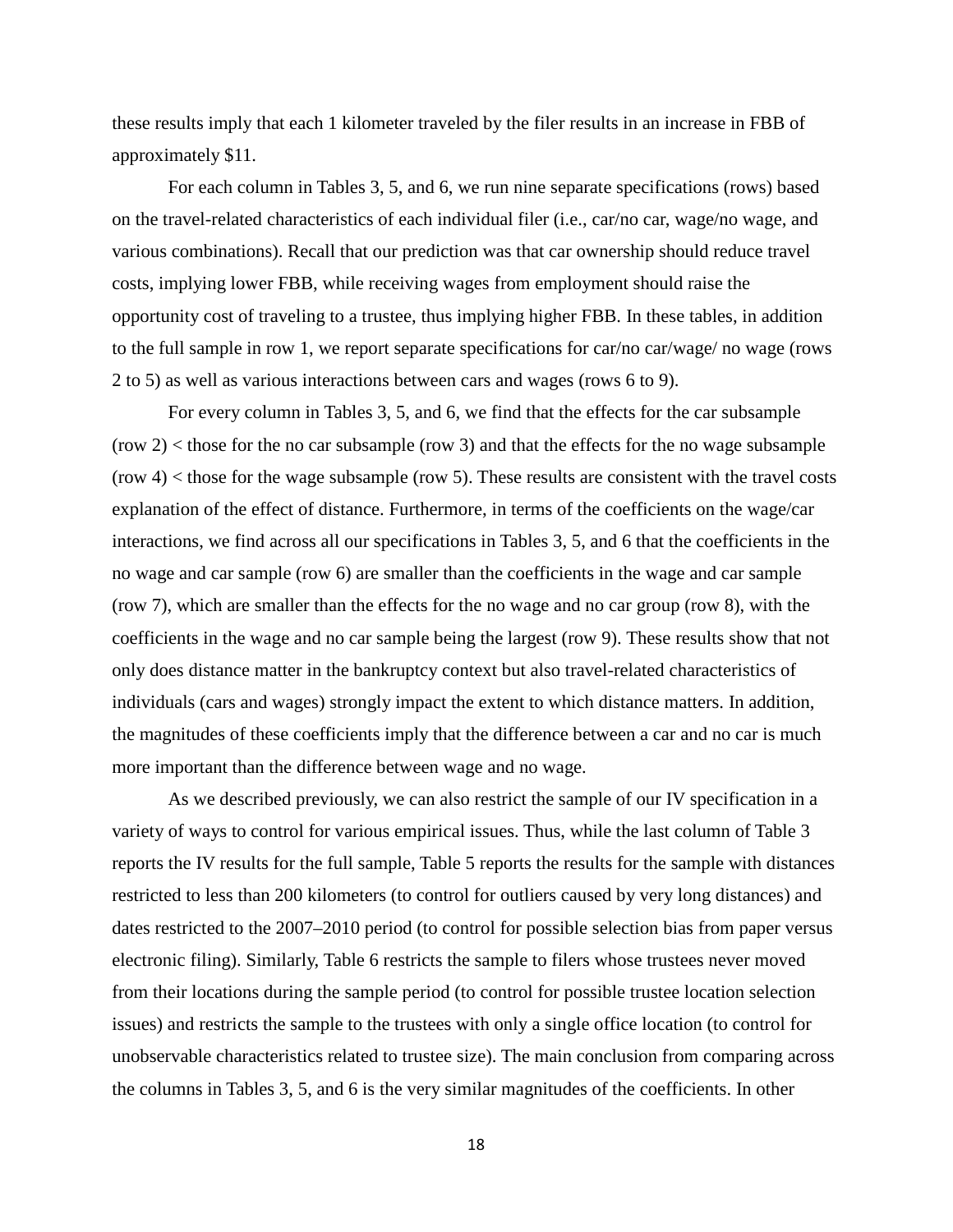words, these various possible specification concerns addressed here do not appear to be relevant in the data.

While our main focus is on our IV estimates, we also report OLS estimates in Table 3 to compare the magnitudes of the OLS and IV coefficients. Recall that our previous discussion of the direction of omitted variable bias predicted that the IV coefficients should be larger in magnitude compared with the OLS coefficients. The OLS and IV results in Table 3 clearly show that this is indeed the case.

# **5. Extensive Margin Tests: The Effect of Trustee Proximity on Aggregate Bankruptcy Counts**

Our extensive margin hypothesis tests the effect that distance from a trustee has on the aggregate number of bankruptcies per 1,000 persons in a DA (i.e., whether distance impacts the choice between filing and not filing). This hypothesis states that there will be more bankruptcies in DAs where the closest bankruptcy trustee is near; compared with DAs where the closest trustee is far away. Table 7 provides summary statistics for the data used to test this hypothesis. We estimate the following regression:

# (6) *Bankruptcies\_per\_1000\_DA*<sub>d</sub> =  $\beta_0 + \beta_1 Ln(Closest_Distance)_d +$  $\beta_3 DA$ <sub>-</sub>Area<sub>-</sub>Controls<sub>d</sub> +  $\beta_4 Trustee$ <sub>-FE<sub>i</sub> +  $\beta_5 CSD$ <sub>-FE<sub>c</sub> +  $\beta_6 Year$ -FE<sub>t</sub> +  $\varepsilon_i$ ,</sub></sub>

where the unit of analysis is DA *d* (recall that on average, each DA contains approximately 200 households and covers less than 0.2 square kilometers) and the other subscripts are similar to equation (5). Our dependent variable is the number of bankruptcies per 1,000 persons in a DA. To test our hypothesis, we need to measure our main independent variable as the distance between filers and trustees. However, because the unit of analysis in these extensive margin models is the *aggregate* number of filers in a geographic area (DA) rather than the individual filer, we cannot observe individual filers or their selected trustees. Indeed, many DAs have no filing at all so there is no "selected trustee" for these areas. Because of this, we use as the main independent variable in these extensive margin models, the distance between the centroid of the DA and the geographically *closest* trustee to that DA.

Because this specification examines the aggregate count of bankruptcies in a DA and because our measure of distance is the distance from the centroid of the DA to the *closest* trustee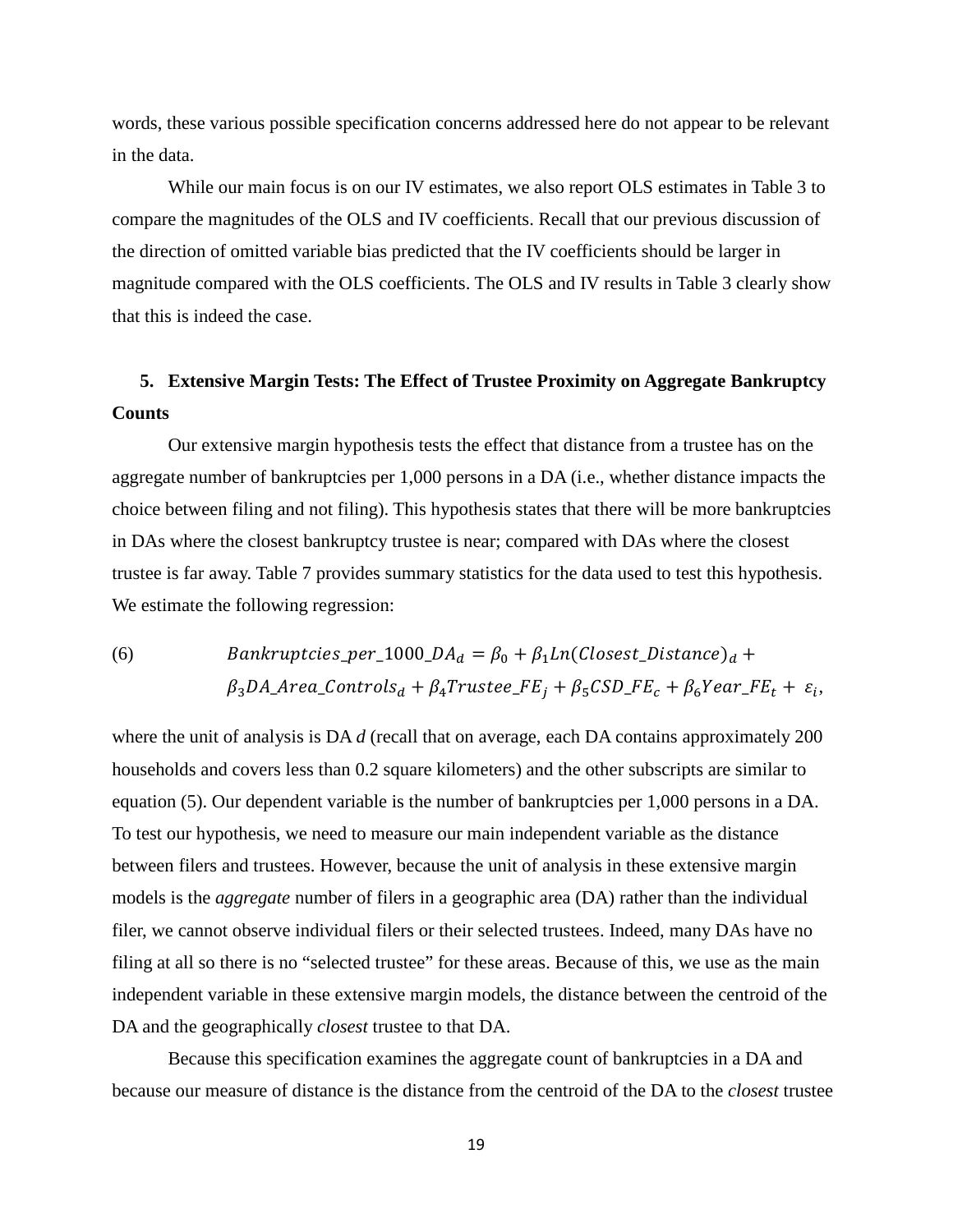to that centroid point, by definition, we do not face issues of individual filers endogenously selecting their trustees (this was the case in our previous individual-level intensive margin tests). For this reason, these extensive margin tests use OLS rather than an IV specification.

For the same reasons as in our previous intensive margin tests, we also include in this specification either or both individual trustee fixed effects and CSD fixed effects. Because the unit of analysis in this specification is the DA rather than the individual filer and because there is no selected trustee in this specification, the Trustee\_FE is for the trustee that is the *closest* to the DA. Multiple different DAs can have the same trustee as their closest trustee, thus these closest trustee fixed effects will capture unobservable characteristics of each closest trustee. Similarly, the CSD fixed effect is the CSD within which each DA falls. We also include a large number of DA level observables, taken from census data and described in Table 7.

Our extensive margin hypothesis results are reported in Table 8, which shows our results when we include either or both trustee and CSD fixed effects. The results in Table 8 show that, as predicted, an increase in the distance from the DA to the closest bankruptcy trustee significantly reduces the expected number of bankruptcies in that DA. Because our independent variable (distance) is in logs, while our dependent variable is a count (bankruptcies per 1,000 population), the estimated coefficient implies that a 10% increase in the distance between the closest trustee to the DA to the centroid of the DA will significantly reduce the number of bankruptcies per 1,000 in the DA by 0.008. These results show that distance to the closest trustee does indeed significantly reduce the number of bankruptcies in a geographic area, which provides support for the extensive margin hypothesis that distance to the closest trustee affects the choice between filing for bankruptcy and not filing.

# **6. Conclusion**

This paper provides new evidence on the theoretical prediction that increased entry costs into a social insurance program from administrative ordeals will screen out individuals receiving low benefits from the program and cause only individuals who receive high benefits from the program to participate in that program. We test this hypothesis using data from personal bankruptcy filings in Canada. The main advantage of our research context is that it allows us to observe exogenous variation in the administrative ordeal required to enter the program and allows us to accurately measure individual benefits from the program.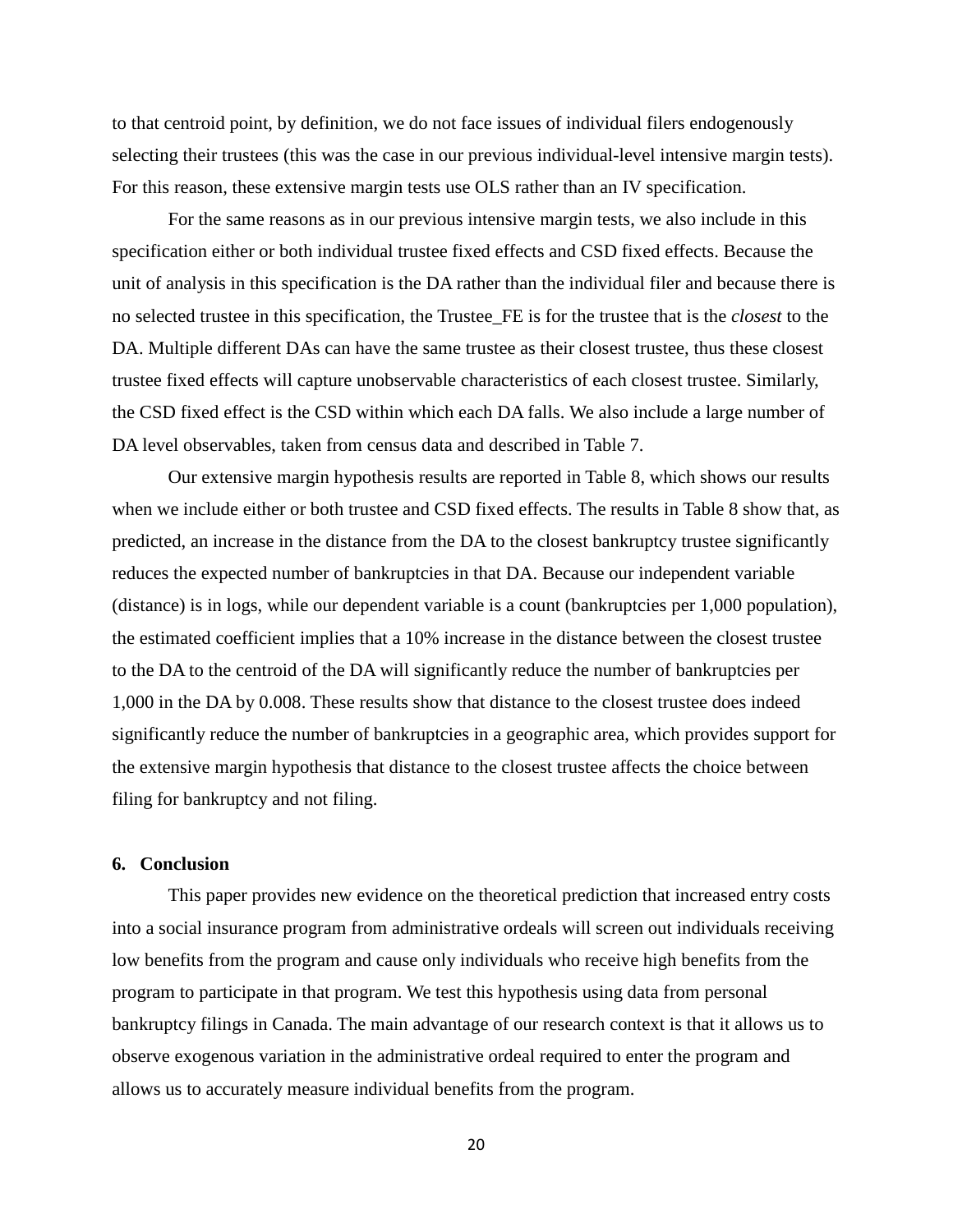For exogenous variation in entry costs, we exploit Canadian bankruptcy regulations that mandate all bankruptcy filers to have three face-to-face meetings with a bankruptcy trustee in order to file. This allows us to use the distance traveled by the filer to the trustee (in kilometers) as exogenous variation in costs of entry. In addition, our bankruptcy filing data on the full balance sheet of every bankruptcy filer allow us to accurately calculate the net financial benefits of bankruptcy (in dollars) based on bankruptcy law.

Our main finding is that travel-related entry costs have a significant effect on both the number of filers (extensive margin) and the financial benefits of bankruptcy received by those who file (intensive margin). We also show that various other determinants of travel costs, such as transportation costs (ownership of a car) and opportunity costs (employment status), also influence the financial benefits of bankruptcy across filers. Our results show that, as predicted by theory, administrative ordeals required to enter into social insurance programs do indeed screen out individuals who would receive low benefits from the program and cause individuals who would gain high benefits to participate in that program.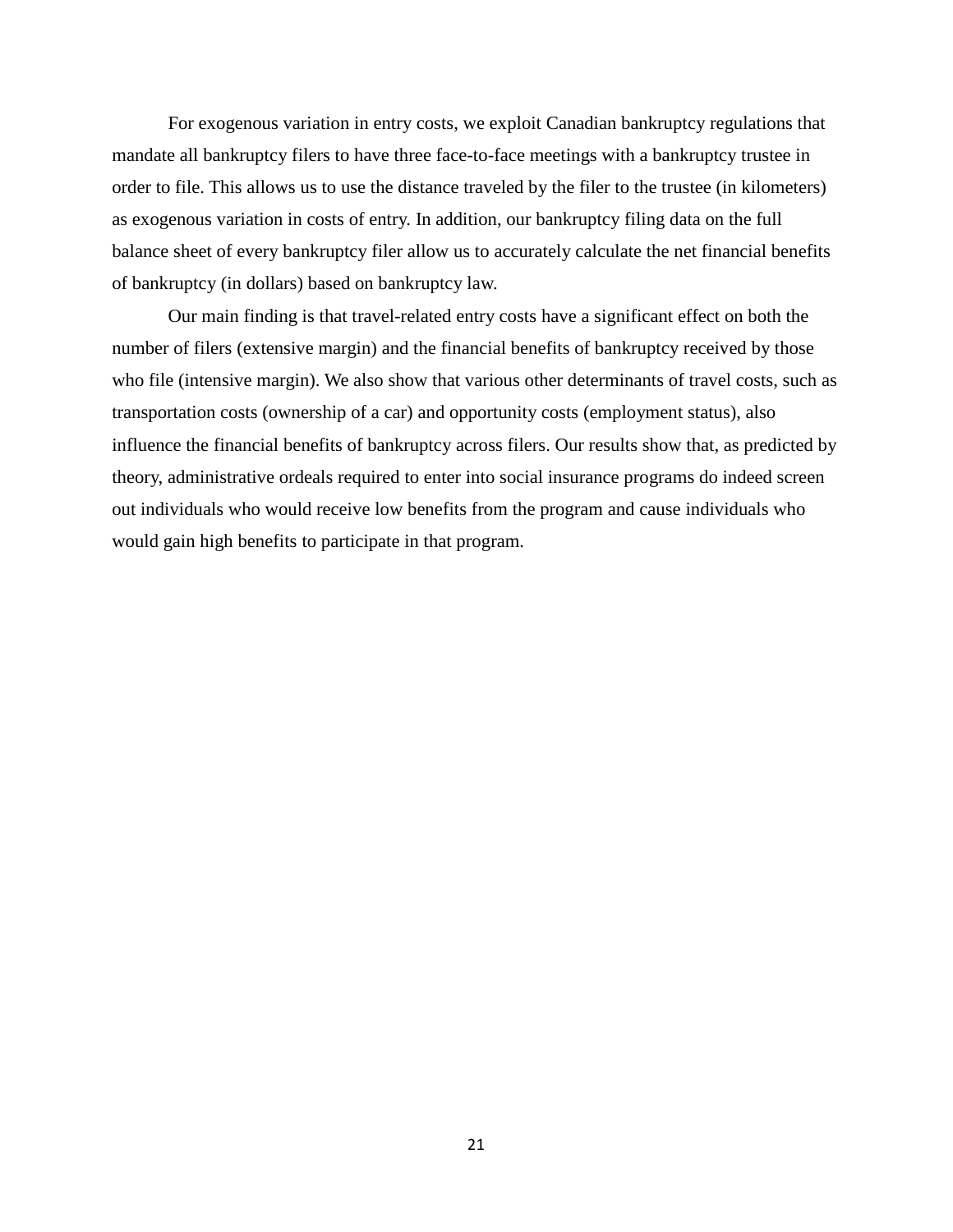# **References**

- Baum, C. 2009. "The Effects of Vehicle Ownership on Employment*,*" *Journal of Urban Economics, 66*(3), 151–63.
- Canadian Association of Insolvency and Restructuring Professionals (CAIRP). 2000. Bulletin on Compliance in Advertising.
- Charles, K., and M. Stephens. 2013. "Employment, Wages, and Voter Turnout," *American Economic Journal: Applied Economics, 5*(4), 111–43.
- Currie, J. 2006. "The Take-up of Social Benefits." In *Public Policy and the Income Distribution*, eds. A. Auerbach, D. Card, and J. Quigley, 80–148. New York, NY: Russell Sage Foundation.
- Dehejia, R., and A. Lleras-Muney. 2004. "Booms, Busts, and Babies' Health," *Quarterly Journal of Economics, 119*(3), 1091–130.
- Dobbie, W., and J. Song. 2015. "Debt Relief and Debtor Outcomes: Measuring the Effects of Consumer Bankruptcy Protection," *American Economic Review, 105*(3), 1272–1311.
- Fay, S., E. Hurst, and M. White. 2002. "The Household Bankruptcy Decision," *American Economic Review, 92*(3), 706–18.
- Gautier, P., and Y. Zenou. 2010. "Car Ownership and the Labor Market of Ethnic Minorities," *Journal of Urban Economics, 67*(3), 392–403.
- Gross, D., and N. Souleles. 2002. "An Empirical Analysis of Personal Bankruptcy and Delinquency," *Review of Financial Studies, 15*(1), 319–47.
- Gross, T., M. Notowidigdo, and J. Wang. 2014. "Liquidity Constraints and Consumer Bankruptcy: Evidence from Tax Rebates," *Review of Economics and Statistics, 96*(3), 431– 43.
- Hankins, S., M. Hoekstra, and P. Skiba. 2011. "The Ticket to Easy Street? The Financial Consequences of Winning the Lottery," *Review of Economics and Statistics, 93*(3), 961–69.
- Industry Canada, 2013. Evaluation of Mandatory Counselling: Final Report**,** Audit and Evaluation Branch.
- Kleven, H., and W. Kopczuk. 2011. "Transfer Program Complexity and the Take-Up of Social Benefits," *American Economic Journal: Economic Policy, 3*(1), 54–90.
- Li, W., M. J. White, and N. Zhu. 2011. "Did Bankruptcy Reform Cause Mortgage Defaults to Rise*?" American Economic Journal: Economic Policy, 3*(4), 123–47.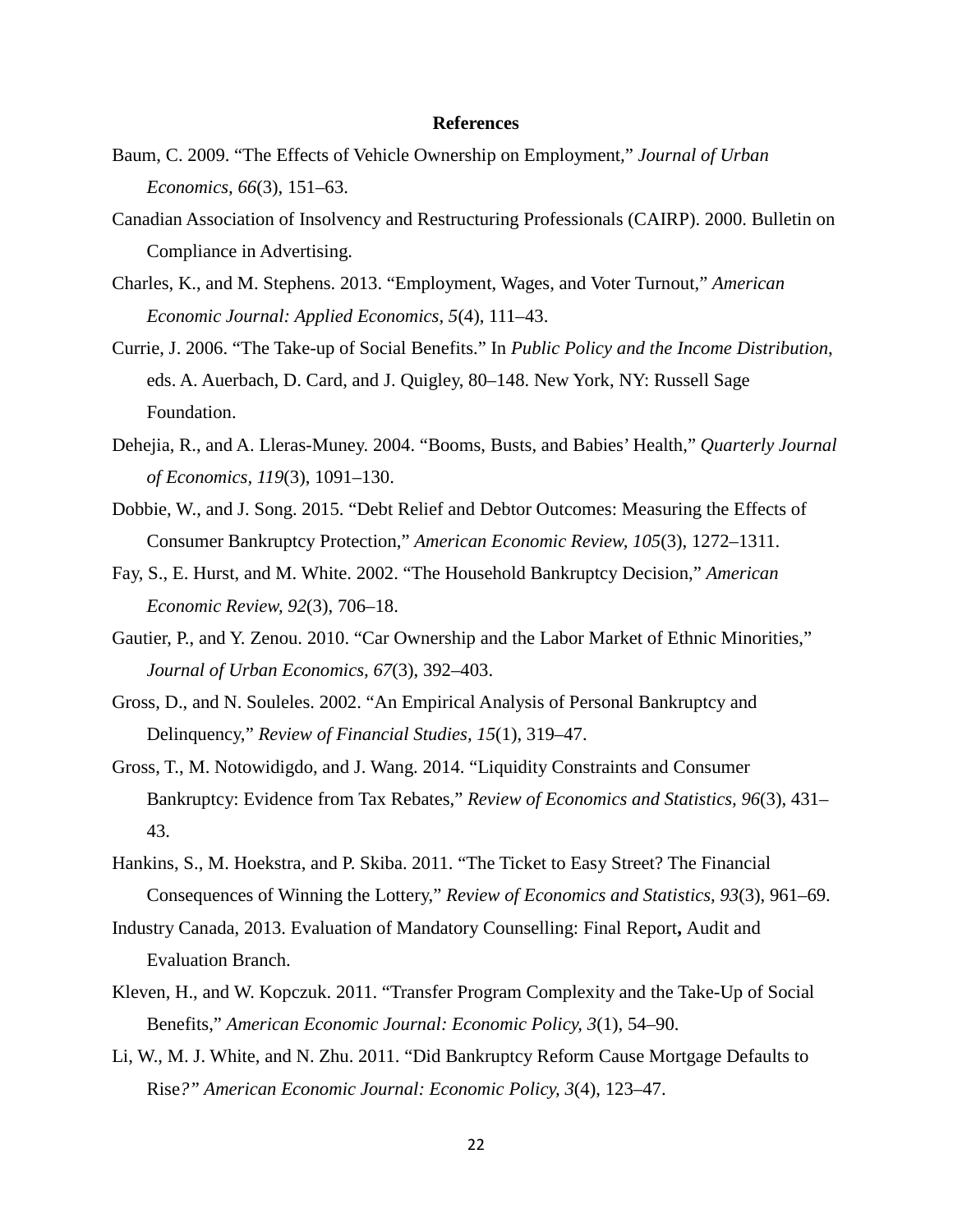- Livshits, I., J. MacGee, and M. Tertilt. 2010. "Accounting for the Rise in Consumer Bankruptcies," *American Economic Journal: Macroeconomics, 2*(2), 165–93.
- Lusardi, A. 2012. "Numeracy, Financial Literacy, and Financial Decision-making," Working Paper 17821, National Bureau of Economic Research.
- Mahoney, N. 2015. "Bankruptcy as Implicit Health Insurance," *American Economic Review, 105*(2), 710–46.
- Mann, R., and K. Porter. 2010. "Saving Up for Bankruptcy," *Georgetown Law Journal, 98*, 289– 90.
- Moffitt, R., ed. 2003. *Means-Tested Transfer Programs in the United States.* Chicago: University of Chicago Press.
- Murray, S. 2011. "Financial Literacy: A Conceptual Review," research paper prepared for the Task Force on Financial Literacy, Canadian Council on Learning.
- Nichols, A., and R. Zeckhauser. 1982. "Targeting Transfers through Restrictions on Recipients," *American Economic Review, 72*(2), 372–77.
- Office of the Superintendent of Bankruptcy. 2010. Advertising Directive 29R2.
- Ramsay, I. 1999. "Individual Bankruptcy: Preliminary Findings of a Socio-Legal Analysis," *Osgoode Hall Law Journal*, *37*, 15–82.
- Ramsay, I. 2002. "Mandatory Bankruptcy Counseling: The Canadian Experience," *Fordham Journal of Corporate & Financial Law*, *7*, 525–40.
- Ramsay, I. 2003. Interest Groups and the Politics of Consumer Bankruptcy Reform in Canada, *University of Toronto Law Journal*, *53*(4), 379–423.
- Scholnick, B., and V. Mikhed. 2014. "Bankruptcy Spillovers Between Close Neighbors," Working Paper, University of Alberta School of Business.
- Seim, K., and J. Waldfogel. 2013. "Public Monopoly and Economic Efficiency: Evidence from the Pennsylvania Liquor Control Board's Entry Decisions," *American Economic Review, 103*(2), 1–36.
- White, M. 2007. "Bankruptcy Reform and Credit Cards," *Journal of Economic Perspectives*, *21*(4), 175–99.
- White, M. 2011. "Corporate and Personal Bankruptcy Law," *Annual Review of Law and Social Science, 7*, 139–64.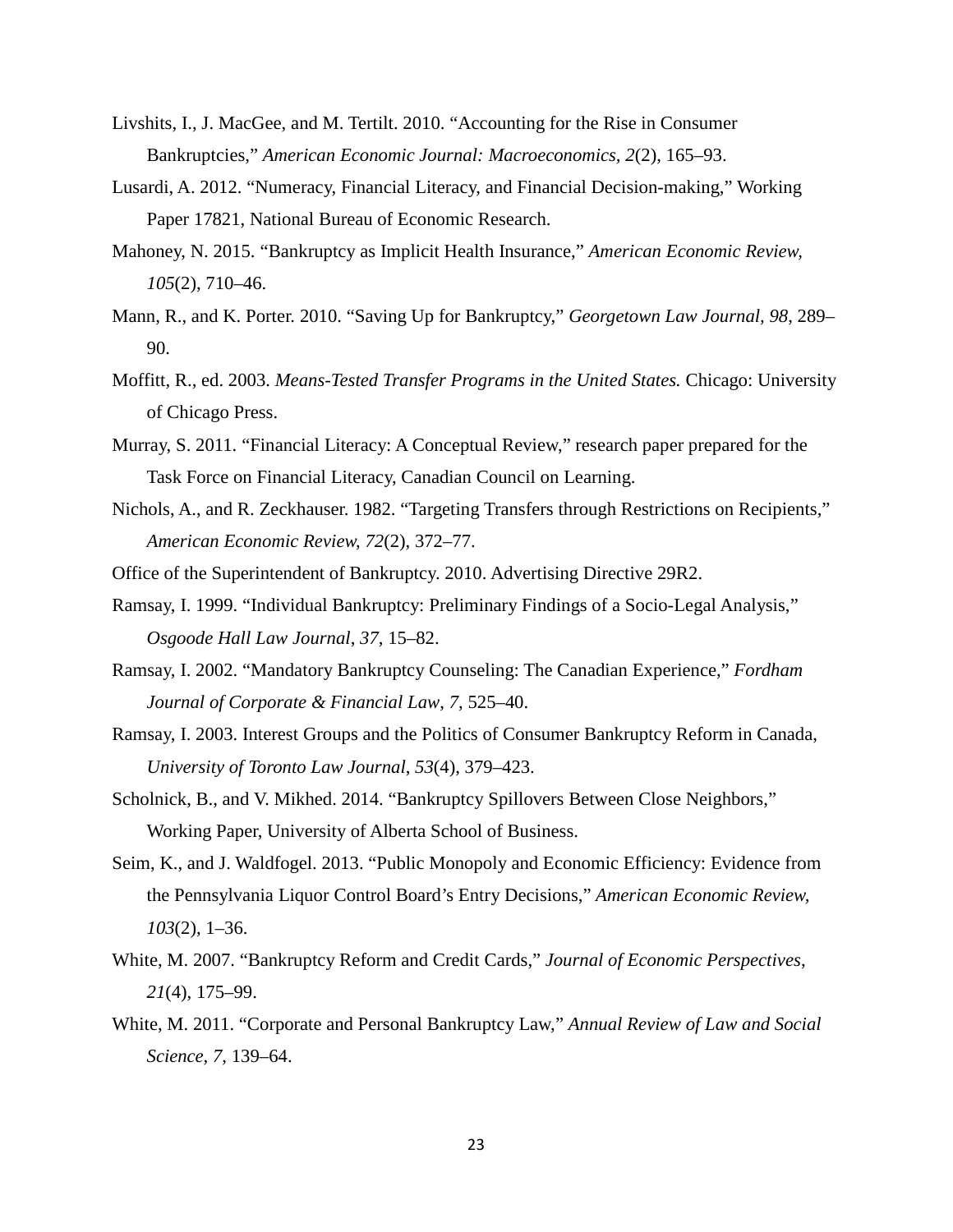Zywicki, T. 2005. "An Economic Analysis of the Consumer Bankruptcy Crisis," *Northwestern University Law Review, 99*(4), 1463–1542.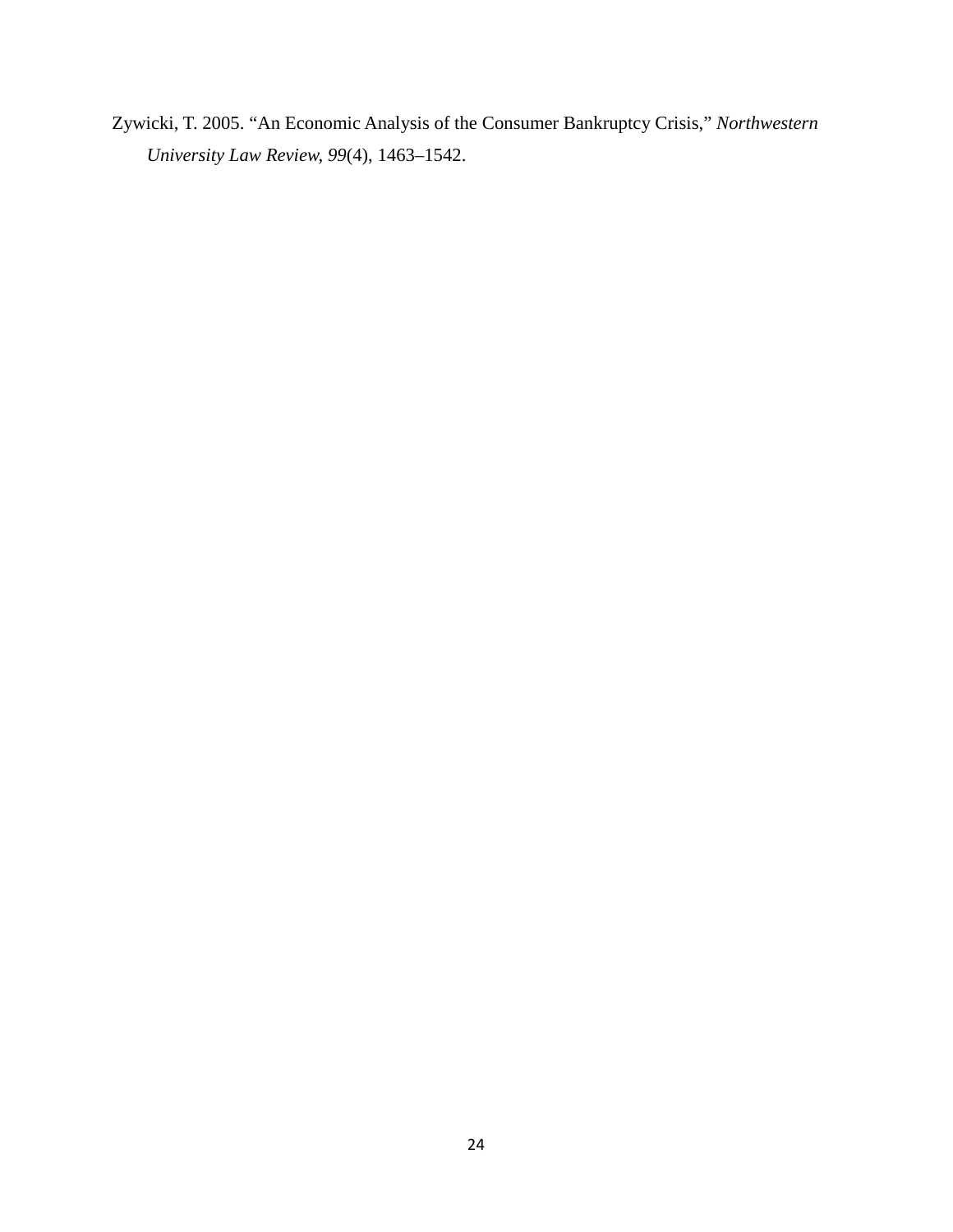**Table 1. Summary Statistics: Intensive Margin Tests All Bankruptcy Filers**

| <b>Variable</b>                  | Obs.   | <b>Median</b>  | <b>SD</b> |
|----------------------------------|--------|----------------|-----------|
| Actual trustee-debtor distance   | 375965 | 18.2735        | 301.4     |
| Closest trustee-debtor distance  | 375965 | 2.57           | 54.6      |
| Individual employment status     | 375965 | 1              | 0.493     |
| Financial benefits of bankruptcy | 375632 | 32215.5        | 59335.2   |
| Age                              | 375965 | 42             | 13.29     |
| Car                              | 375965 | 1              | 0.484     |
| Self-employment                  | 375965 | $\overline{0}$ | 0.234     |
| Numerical literacy               | 375965 | 264.7          | 12.83     |
| Population density               | 375965 | 2500.72        | 10621.5   |
| Past neighborhood bankruptcies   | 375965 | 1              | 0.481     |
| Household size                   | 375965 | $\overline{2}$ | 1.326     |
| Average income                   | 375965 | 29930          | 11422.3   |
| Change in income                 | 375965 | 4.56           | 2.894     |
| Divorce                          | 375965 | $\theta$       | 0.337     |
| Prior defaults                   | 375965 | $\theta$       | 0.385     |
| Marital breakdown                | 375965 | $\theta$       | 0.375     |
| Unemployment                     | 375965 | $\theta$       | 0.446     |
| Insufficient income              | 375965 | 0              | 0.475     |
| <b>Business failure</b>          | 375965 | $\theta$       | 0.298     |
| Health concerns                  | 375965 | $\overline{0}$ | 0.399     |
| Accidents/emergencies            | 375965 | $\theta$       | 0.153     |
| Overuse of credit                | 375965 | 1              | 0.493     |
| <b>Student loans</b>             | 375965 | $\theta$       | 0.086     |
| Gambling                         | 375965 | $\theta$       | 0.149     |
| Tax liabilities                  | 375965 | $\overline{0}$ | 0.210     |
| Loans to friends                 | 375965 | $\theta$       | 0.115     |
| Bad/poor investments             | 375965 | $\theta$       | 0.129     |
| Garnishee                        | 375965 | 0              | 0.119     |
| Legal action                     | 375965 | $\theta$       | 0.120     |
| Moving/relocation                | 375965 | $\overline{0}$ | 0.133     |
| Substance abuse                  | 375965 | $\theta$       | 0.135     |
| Supporting relatives             | 375965 | $\mathbf{0}$   | 0.221     |

Note: Data descriptions and sources are in Table A1.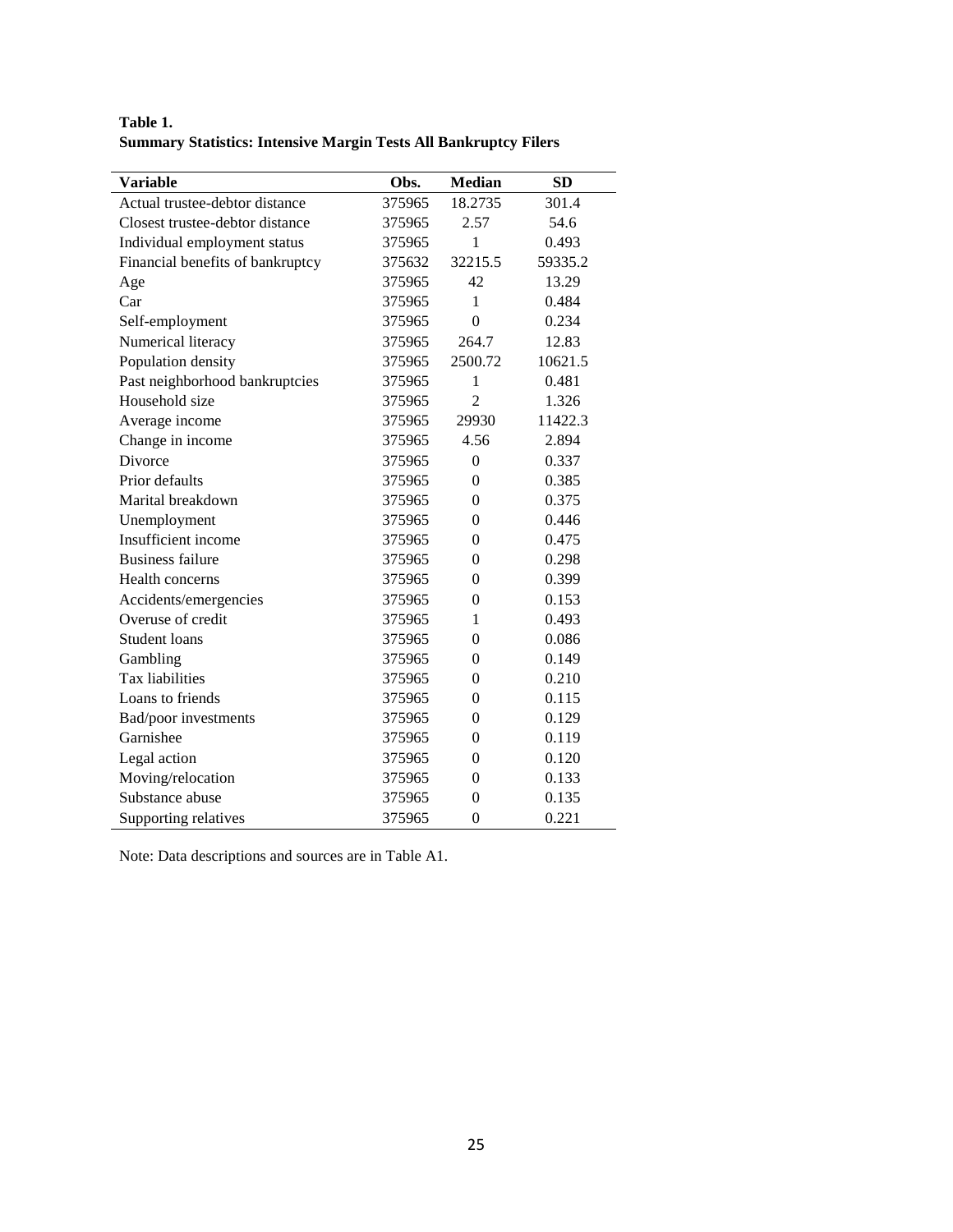| <b>Independent Variables</b>   | Correlation with Closest_Distance |
|--------------------------------|-----------------------------------|
| Age                            | $-0.0087$                         |
| Self-employment                | $-0.0263$                         |
| Numerical literacy             | $-0.0748$                         |
| Population density             | $-0.0993$                         |
| Past neighborhood bankruptcies | 0.0554                            |
| Household size                 | 0.0502                            |
| Average income                 | $-0.0271$                         |
| Change in income               | 0.0843                            |
| <b>Divorce</b>                 | $-0.0268$                         |
| Prior defaults                 | $-0.0324$                         |
| Marital breakdown              | 0.0036                            |
| Unemployment                   | 0.0084                            |
| Insufficient income            | $-0.0516$                         |
| <b>Business failure</b>        | $-0.0016$                         |
| Health concerns                | $-0.0041$                         |
| Accidents/emergencies          | $-0.0081$                         |
| Overuse of credit              | 0.0192                            |
| Student loans                  | 0.0087                            |
| Gambling                       | $-0.0184$                         |
| Tax liabilities                | $-0.0153$                         |
| Loans to friends               | $-0.0017$                         |
| Bad/poor investments           | $-0.0132$                         |
| Garnishee                      | $-0.0115$                         |
| Legal action                   | $-0.0064$                         |
| Moving/relocation              | 0.0063                            |
| Substance abuse                | $-0.0015$                         |
| Supporting relatives           | $-0.0055$                         |

**Table 2. Correlations Between Closest\_Distance and Observable Controls**

Notes: This table shows that our instrument, Closest\_Distance, is not correlated with observable neighborhood characteristics that we use as controls in our regressions. This supports our argument that Closest\_Distance is not affected by trustee and filer's neighborhood selection, and it is exogenous with respect to a bankruptcy filing decision.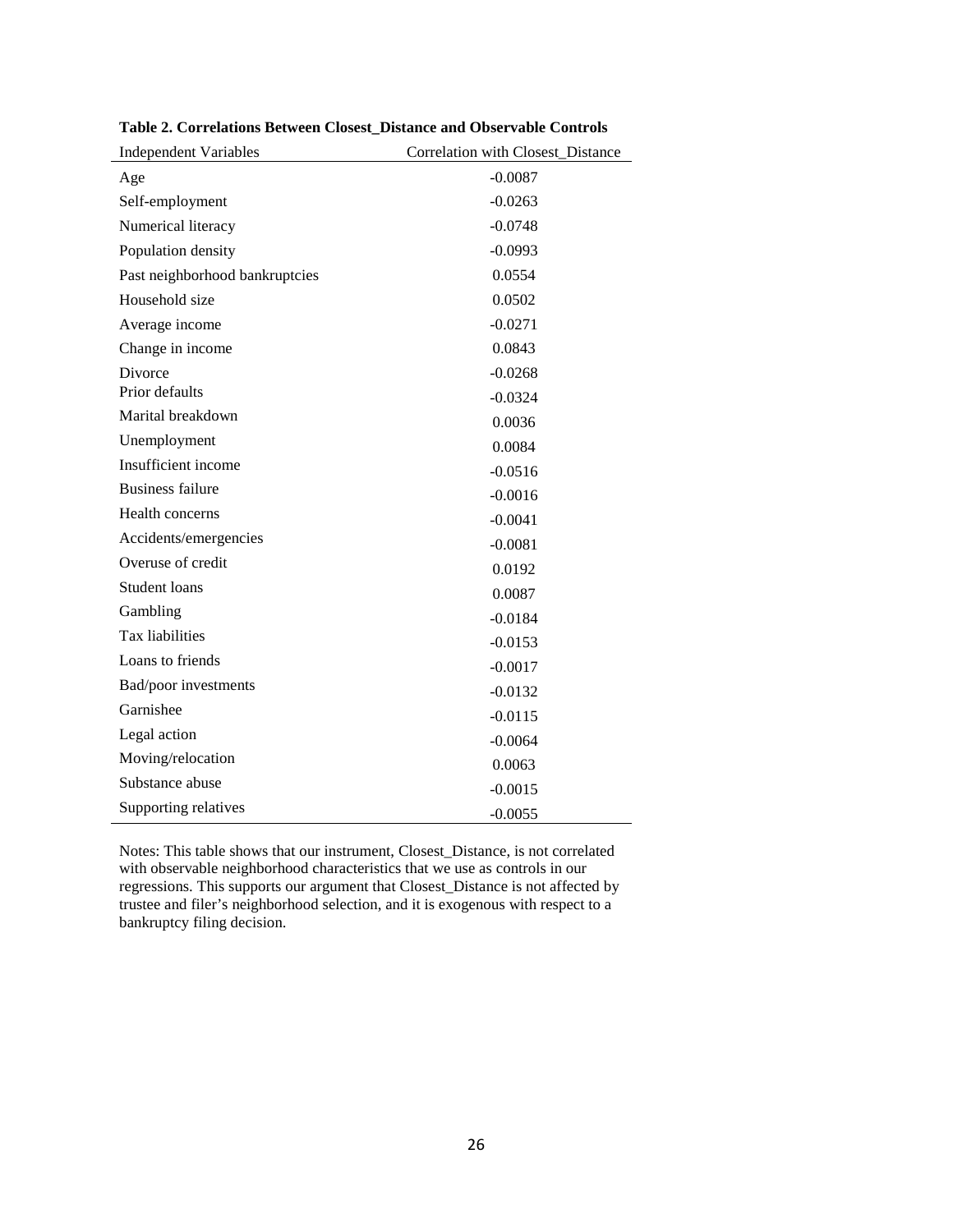| Table 3.                                                                            |
|-------------------------------------------------------------------------------------|
| <b>Intensive Margins:</b>                                                           |
| <b>Effect of Bankruptcy Trustees' Proximity on Financial Benefits of Bankruptcy</b> |

|                 | <b>OLS</b>    |           | <b>Closest_Distance</b> |           |
|-----------------|---------------|-----------|-------------------------|-----------|
|                 |               |           | as IV                   |           |
| Whole sample    | $0.02167***$  | (0.00281) | $0.13511***$            | (0.01833) |
| Car             | $0.01607$ *** | (0.00253) | $0.08732***$            | (0.01623) |
| No car          | $0.02422***$  | (0.00348) | $0.13445***$            | (0.02424) |
| No wage         | $0.02453***$  | (0.00389) | $0.12733***$            | (0.01722) |
| Wage            | $0.01874***$  | (0.00265) | $0.14049***$            | (0.02113) |
| No wage, car    | $0.01669$ *** | (0.00418) | $0.07238***$            | (0.01784) |
| Wage and car    | $0.01535***$  | (0.00274) | $0.09656***$            | (0.01920) |
| No wage, no car | $0.02980***$  | (0.00429) | $0.12315***$            | (0.02339) |
| Wage, no car    | $0.01913***$  | (0.00402) | $0.14608***$            | (0.02867) |

Notes: These tests examine the hypothesis that, for those individuals who do file, an increase in distance costs causes an increase in the financial benefits of bankruptcy required. Each cell reports results from a separate regression. We report the coefficient of the log of 1+ filerselected trustee distance (km) on the log of financial benefits of bankruptcy (\$). We use specifications with trustee and area (CSD) fixed effects to account for unobserved heterogeneity among the trustees and trustee location choice. Control variables as described in the text are included but not reported. Standard errors are clustered at the CSD level and reported in parentheses. \*\*\* denotes significance at 1%, \*\* denotes significance at 5%, and \* denotes significance at 10%. OLS = ordinary least squares, IV = instrumental variables, and  $CSD = \overline{c}$  census subdivision.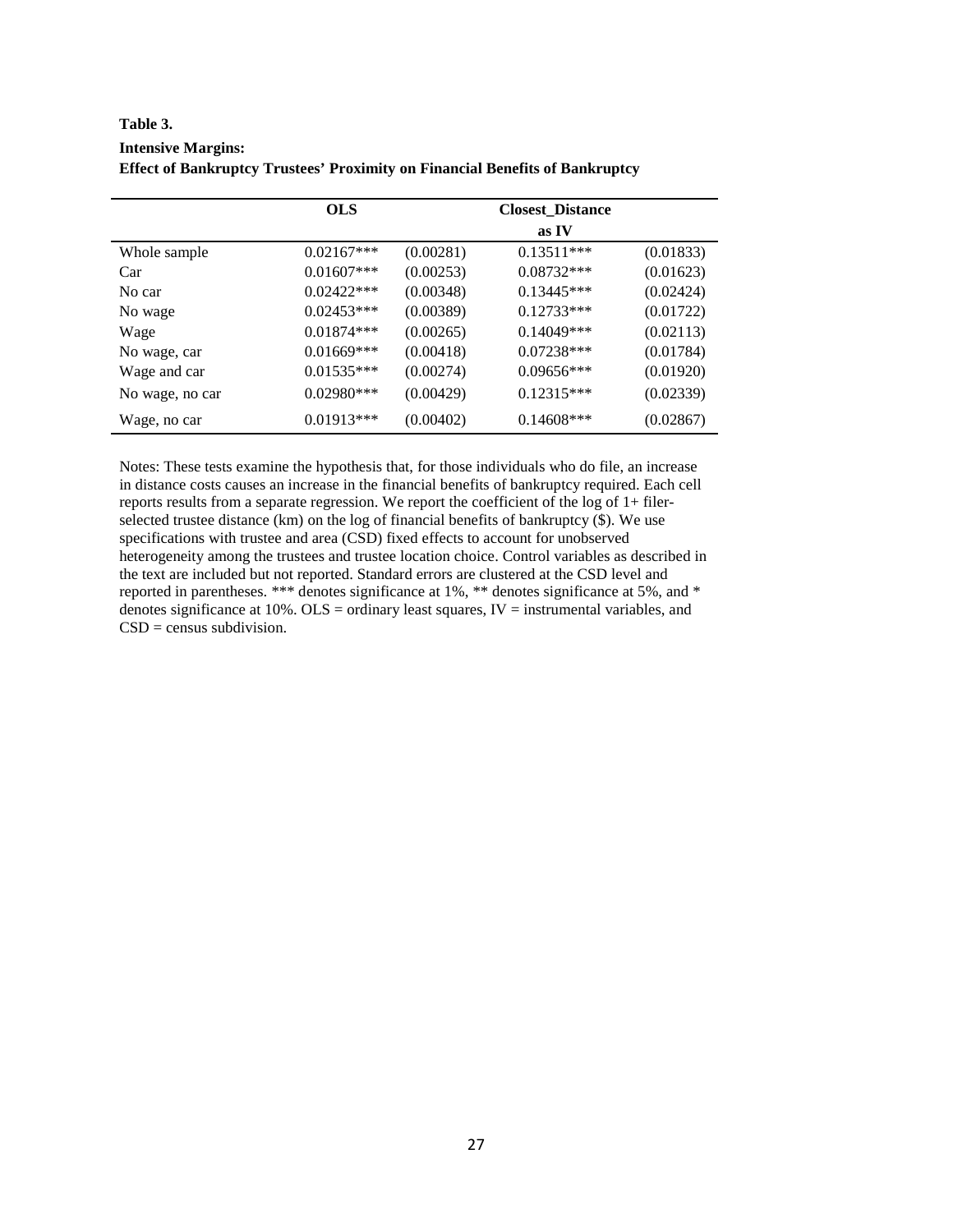| Table 4. First-Stage Coefficients and IV Diagnostics for the Whole Sample IV Specification |                        |                        |                          |                 |                         |                 |                    |                        |
|--------------------------------------------------------------------------------------------|------------------------|------------------------|--------------------------|-----------------|-------------------------|-----------------|--------------------|------------------------|
|                                                                                            | $IV = Closed Distance$ |                        | $IV = C1$ osest Distance |                 | $IV = C loss D istance$ |                 |                    | $IV = C loss distance$ |
|                                                                                            | Whole                  | Sample                 | ්                        |                 | No Car                  |                 |                    | No Wage                |
| Independent Variables                                                                      | <b>First Stage</b>     | Second<br><b>Stage</b> | <b>First Stage</b>       | Second<br>Stage | First Stage             | Second<br>Stage | <b>First Stage</b> | <b>Second Stage</b>    |
| Log of distance to closest trustee                                                         | 0.37849***             |                        | $0.36737***$             |                 | 0.39093***              |                 | $0.36559***$       |                        |
|                                                                                            | (0.03232)              |                        | (0.03311)                |                 | (0.03139)               |                 | (0.03304)          |                        |
| Log of distance to trustee                                                                 |                        | $0.13511***$           |                          | $0.08732***$    |                         | $0.13445***$    |                    | $0.12733***$           |
|                                                                                            |                        | (0.01833)              |                          | (0.01623)       |                         | (0.02424)       |                    | (0.01722)              |
| Observations                                                                               | 372,463                | 372,463                | 233,197                  | 233,197         | 138,969                 | 138,969         | 154,646            | 154,646                |
| R-squared                                                                                  | 0.41520                | 0.14882                | 0.42088                  | 0.14743         | 0.41495                 | 0.16644         | 0.39752            | 0.16451                |
| Cragg-Donald Wald F statistic                                                              |                        | 15028                  |                          | 8892            |                         | 5844            |                    | 5809                   |
| Kleibergen-Paap Wald rk F statistic                                                        |                        | 137.2                  |                          | 123.1           |                         | 155.1           |                    |                        |
| Anderson-Rubin Wald test F                                                                 |                        | 119.1                  |                          | 46.11           |                         | 47.32           |                    | $\frac{122.4}{77.87}$  |
| p-value                                                                                    |                        | $\circ$                |                          | $\circ$         |                         | $\circ$         |                    |                        |
| Stock-Wright LM S statistic                                                                |                        | 33.41                  |                          | 28.85           |                         | 25.07           |                    | 29.06                  |
| p-value                                                                                    |                        |                        |                          |                 |                         |                 |                    | $\circ$                |
| Control variables                                                                          |                        |                        |                          |                 |                         |                 |                    | Y                      |
| Trustee FE                                                                                 |                        |                        |                          |                 |                         |                 |                    |                        |
| Area (CSD) FE                                                                              |                        |                        |                          |                 |                         |                 | Υ                  |                        |
| Year FE                                                                                    |                        |                        |                          |                 | Υ                       |                 | Υ                  |                        |
| Robust SE                                                                                  |                        |                        |                          |                 |                         |                 |                    |                        |
|                                                                                            |                        |                        |                          |                 |                         |                 |                    |                        |

Note: Robust standard errors are in parentheses; \*\*\*  $p<0.01$ , \*\*  $p<0.05$ , \*  $p<0.1$ .<br>OLS = ordinary least squares, IV = instrumental variables, FE = fixed effects, and CSD = census subdivision.  $OLS =$  ordinary least squares,  $IV =$  instrumental variables,  $FE = fixed$  effects, and Note: Robust standard errors are in parentheses; \*\*\*  $p<0.01$ , \*\*  $p<0.05$ , \*  $p<0.1$ .  $CSD = c$ ensus subdivision.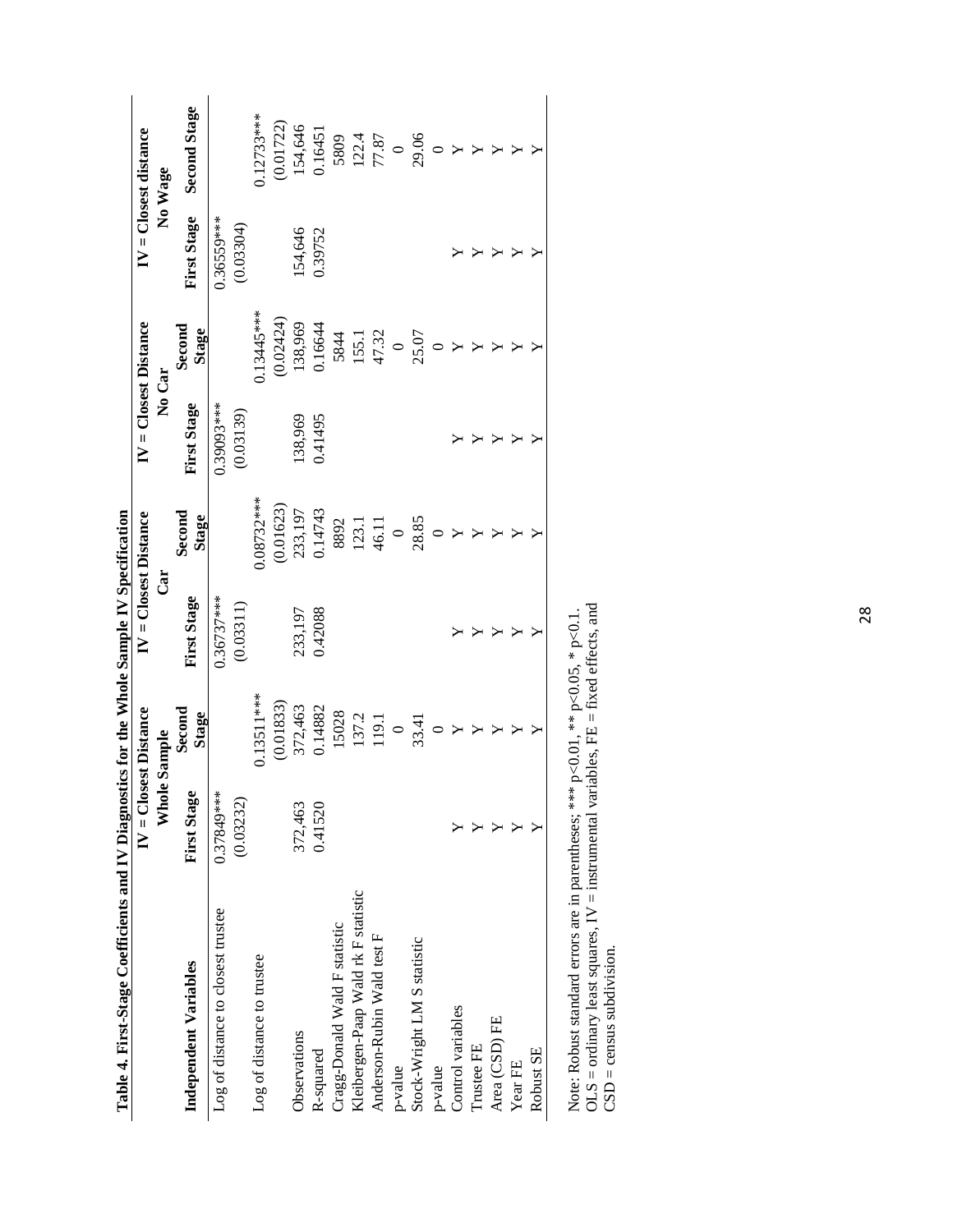| Table 4. First-Stage Coefficients and IV Diagnostics for the Whole Sample IV Specification (continued) |                               |                 |                        |                 |                    |                          |                          |                 |
|--------------------------------------------------------------------------------------------------------|-------------------------------|-----------------|------------------------|-----------------|--------------------|--------------------------|--------------------------|-----------------|
|                                                                                                        | $IV = \text{Closed Distance}$ |                 | $IV = Closed Distance$ |                 |                    | $IV = C1$ osest Distance | $IV = C1$ osest Distance |                 |
|                                                                                                        | Wage                          |                 | No Wage, Car           |                 |                    | Wage and Car             | No Wage, No Car          |                 |
| Independent Variables                                                                                  | <b>First Stage</b>            | Second<br>Stage | <b>First Stage</b>     | Second<br>Stage | <b>First Stage</b> | Second<br>Stage          | <b>First Stage</b>       | Second<br>Stage |
| Log of distance to closest trustee                                                                     | $0.38728***$                  |                 | $0.35163***$           |                 | $0.37684***$       |                          | 0.37924***               |                 |
|                                                                                                        | 03222)<br>ë                   |                 | (0.03324)              |                 | (0.03329)          |                          | (0.03340)                |                 |
| Log of distance to trustee                                                                             |                               | 14049****       |                        | $0.07238***$    |                    | 1.09656***               |                          | $0.12315***$    |
|                                                                                                        |                               | (0.02113)       |                        | (0.01784)       |                    | (0.01920)                |                          | (0.02339)       |
| Observations                                                                                           | 217,597                       | 217,597         | 87,075                 | 87,075          | 145,851            | 145,851                  | 67,112                   | 67,112          |
| R-squared                                                                                              | 43117<br>$\mathcal{L}$        | 0.14749         | 0.40329                | 0.15881         | 0.43570            | 0.14678                  | 0.40121                  | 0.18123         |
| Cragg-Donald Wald F statistic                                                                          |                               | 9182            |                        | 2998            |                    | 5863                     |                          | 2686            |
| Kleibergen-Paap Wald rk F statistic                                                                    |                               | 144.5           |                        | 111.9           |                    | 128.2                    |                          | 128.9           |
| Anderson-Rubin Wald test F                                                                             |                               | 91.75           |                        | 17.70           |                    | 41.21                    |                          | 36.36           |
| p-value                                                                                                |                               | $\circ$         |                        | $\circ$         |                    | $\circ$                  |                          | $\circ$         |
| Stock-Wright LM S statistic                                                                            |                               | 29.96           |                        | 15.32           |                    | 24.91                    |                          | 22.25           |
| p-value                                                                                                |                               |                 |                        |                 |                    |                          |                          | $\circ$         |
| Control variables                                                                                      |                               |                 |                        |                 |                    |                          |                          |                 |
| Trustee FE                                                                                             |                               |                 | ⋗                      | ⋗               |                    |                          | Y                        | Y               |
| Area (CSD) FE                                                                                          |                               |                 | Y                      |                 | Υ                  | Y                        | Υ                        | χ               |
| Year FE                                                                                                |                               |                 |                        |                 |                    |                          | Υ                        |                 |
| Robust SE                                                                                              |                               |                 |                        |                 |                    |                          | ≻                        |                 |
|                                                                                                        |                               |                 |                        |                 |                    |                          |                          |                 |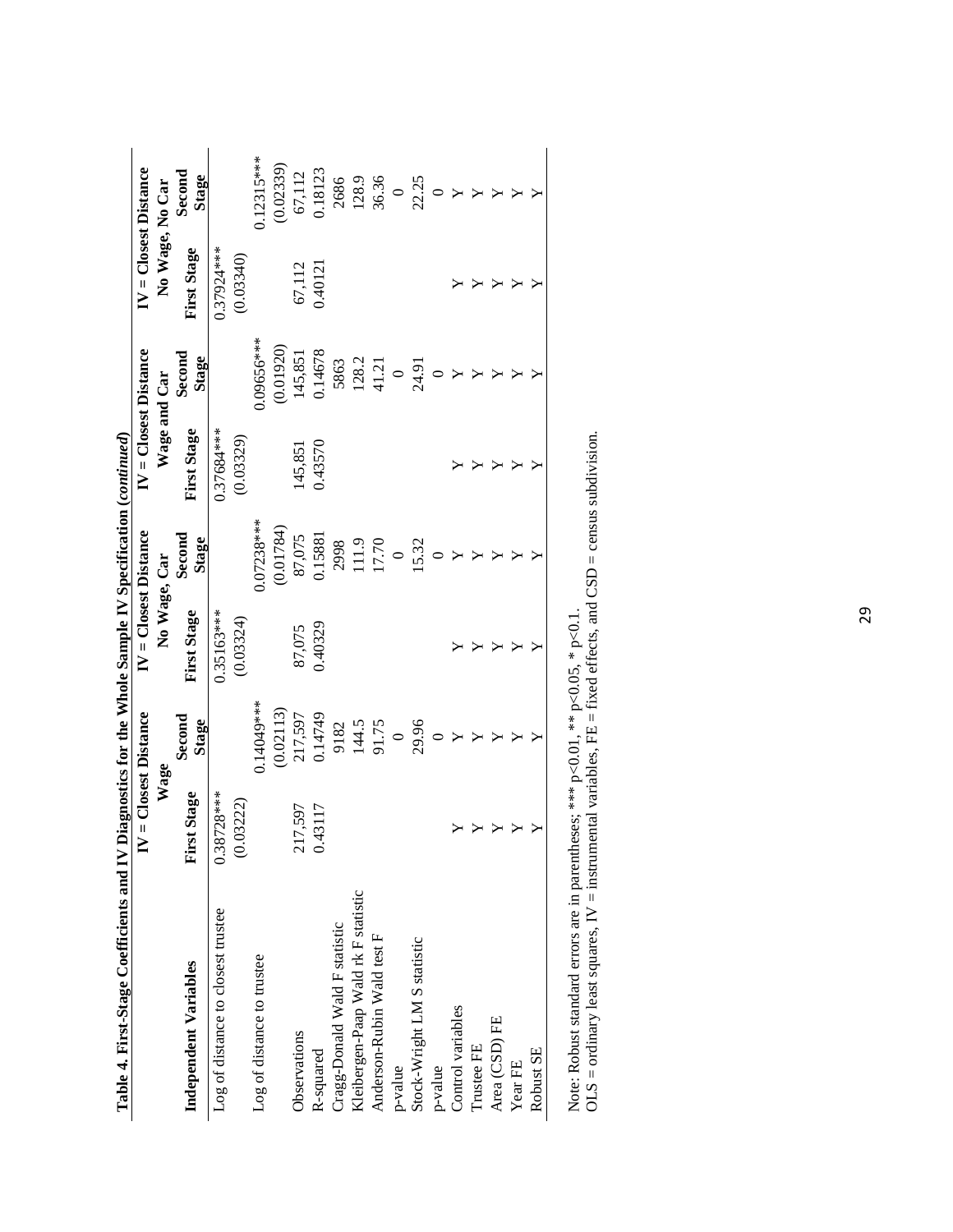|                                     |                    | $IV = Closed Distance$ |  |  |
|-------------------------------------|--------------------|------------------------|--|--|
|                                     |                    | Wage, No Car           |  |  |
| <b>Independent Variables</b>        | <b>First Stage</b> | <b>Second Stage</b>    |  |  |
| Log of distance to closest trustee  | 0.40169***         |                        |  |  |
|                                     | (0.03077)          |                        |  |  |
| Log of actual distance              |                    | $0.14608***$           |  |  |
|                                     |                    | (0.02867)              |  |  |
| <b>Observations</b>                 | 71,265             | 71,265                 |  |  |
| R-squared                           | 0.43595            | 0.16478                |  |  |
| Cragg-Donald Wald F statistic       |                    | 3109                   |  |  |
| Kleibergen-Paap Wald rk F statistic |                    | 170.4                  |  |  |
| Anderson-Rubin Wald test F          |                    | 37.94                  |  |  |
| p-value                             |                    | $\overline{0}$         |  |  |
| Stock-Wright LM S statistic         |                    | 21.06                  |  |  |
| p-value                             |                    | $\Omega$               |  |  |
| Control variables                   | Y                  | Y                      |  |  |
| <b>Trustee FE</b>                   | Y                  | Y                      |  |  |
| Area (CSD) FE                       | Y                  | Y                      |  |  |
| Monthly and Year FE                 | Y                  | Y                      |  |  |
| <b>Robust SE</b>                    | Y                  | Y                      |  |  |

# **Table 4. First-Stage Coefficients and IV Diagnostics for the Whole Sample IV Specification (***continued***)**

Note: Robust standard errors are in parentheses; \*\*\*  $p<0.01$ , \*\*  $p<0.05$ , \*  $p<0.1$ .

 $OLS =$  ordinary least squares,  $IV =$  instrumental variables,  $FE =$  fixed effects, and  $CSD =$  census subdivision.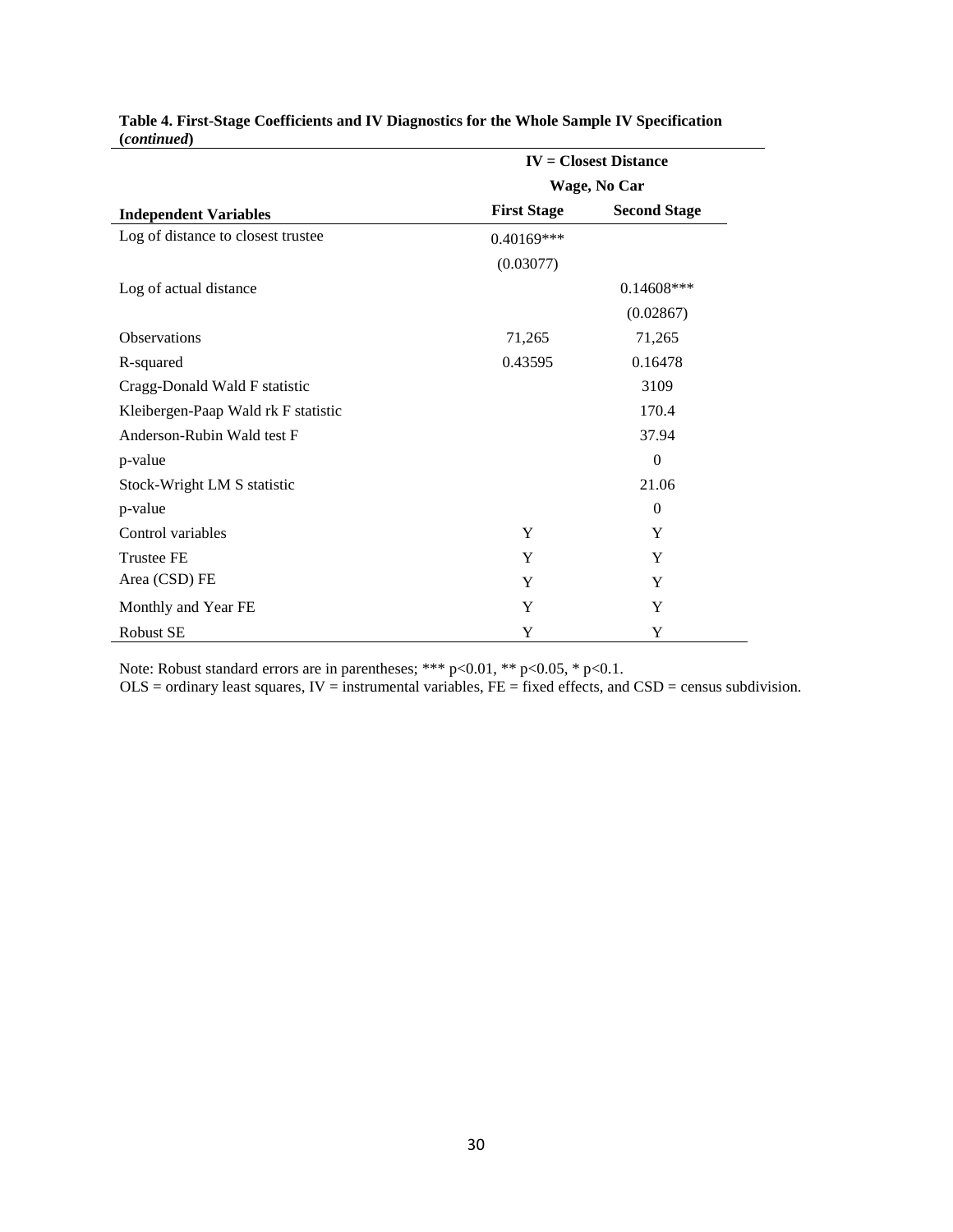#### **Table 5.**

|                 | <b>Distance Less</b> |           | 2007-2010    |           |
|-----------------|----------------------|-----------|--------------|-----------|
|                 | Than 200 km          |           | Sample       |           |
| Whole sample    | $0.12773***$         | (0.01718) | $0.13408***$ | (0.01800) |
| Car             | $0.08517***$         | (0.01486) | $0.09105***$ | (0.01646) |
| No car          | $0.12565***$         | (0.02406) | 0.12839***   | (0.02446) |
| No wage         | $0.12347***$         | (0.01671) | $0.13030***$ | (0.01903) |
| Wage            | $0.13108***$         | (0.01953) | $0.13625***$ | (0.02024) |
| No wage, car    | $0.08169***$         | (0.01703) | $0.08237***$ | (0.02084) |
| Wage and car    | $0.08687***$         | (0.01691) | $0.09595***$ | (0.01866) |
| No wage, no car | $0.11032***$         | (0.02374) | $0.11954***$ | (0.02459) |
| Wage, no car    | $0.14293***$         | (0.02846) | $0.13704***$ | (0.02927) |

**Intensive Margins: (Closest\_Distance as an Instrument for Selected\_Distance) Effect of Bankruptcy Trustees' Proximity on Financial Benefits of Bankruptcy**

Notes: These tests examine the hypothesis that, for those individuals who do file, an increase in distance costs causes an increase in the financial benefits of bankruptcy required. Each cell report results from a separate regression. We report the coefficient of the  $log$  of  $1 +$  filerselected trustee distance (km) on the log of financial benefits of bankruptcy (\$). We use instruments to account for the endogeneity of distance between filer and trustee. The instrument we use is the distance to the nearest trustee (Closest\_Distance). Control variables as described in the text are included but not reported. Full results for these regressions are presented in the Appendix. Standard errors are clustered at the CSD level and reported in parentheses; \*\*\* denotes significance at 1%, \*\* denotes significance at 5%, and \* denotes significance at  $10\%$ . CSD = census subdivision.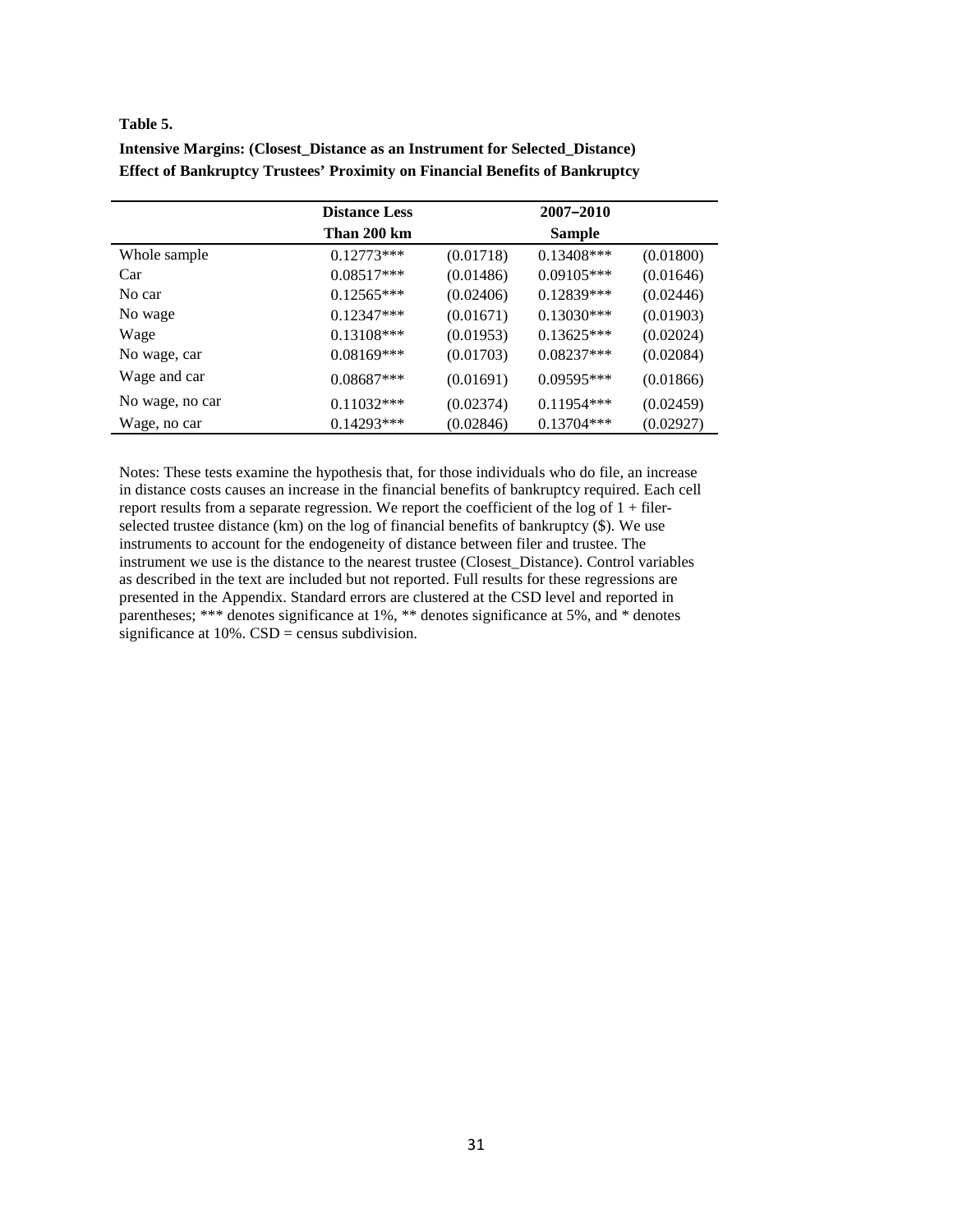#### **Table 6.**

| Intensive Margins: (Closest Distance as an Instrument for Selected Distance)        |  |  |
|-------------------------------------------------------------------------------------|--|--|
| <b>Effect of Bankruptcy Trustees' Proximity on Financial Benefits of Bankruptcy</b> |  |  |

|                 | <b>Nonmoving</b> |           | <b>One-Office</b> |           |
|-----------------|------------------|-----------|-------------------|-----------|
|                 | <b>Trustees</b>  |           | <b>Trustees</b>   |           |
| Whole sample    | $0.13458***$     | (0.01914) | $0.13438***$      | (0.02396) |
| Car             | $0.08764***$     | (0.01631) | $0.08023***$      | (0.02135) |
| No car          | $0.13074***$     | (0.02610) | $0.13292***$      | (0.03011) |
| No wage         | $0.12680***$     | (0.01884) | $0.12406***$      | (0.02301) |
| Wage            | $0.14070***$     | (0.02149) | $0.14019***$      | (0.02823) |
| No wage, car    | $0.07026***$     | (0.01861) | $0.06770***$      | (0.02307) |
| Wage and car    | $0.10025***$     | (0.01966) | $0.08721***$      | (0.02630) |
| No wage, no car | $0.12318***$     | (0.02753) | $0.12002***$      | (0.03064) |
| Wage, no car    | $0.14020***$     | (0.03013) | $0.14727***$      | (0.03767) |

Notes: These tests examine the hypothesis that, for those individuals who do file, an increase in distance costs causes an increase in the financial benefits of bankruptcy required. Each cell report results from a separate regression. We report the coefficient of the log of  $1 +$  filerselected trustee distance (km) on the log of financial benefits of bankruptcy (\$). We use instruments to account for the endogeneity of the distance between filer and trustee. The instrument we use is the distance to the nearest trustee (Closest\_Distance). Control variables as described in the text are included but not reported. Full results for these regressions are presented in the Appendix. Standard errors are clustered at the CSD level and reported in parentheses; \*\*\* denotes significance at 1%, \*\* denotes significance at 5%, and  $*$  denotes significance at  $10\%$ . CSD = census subdivision.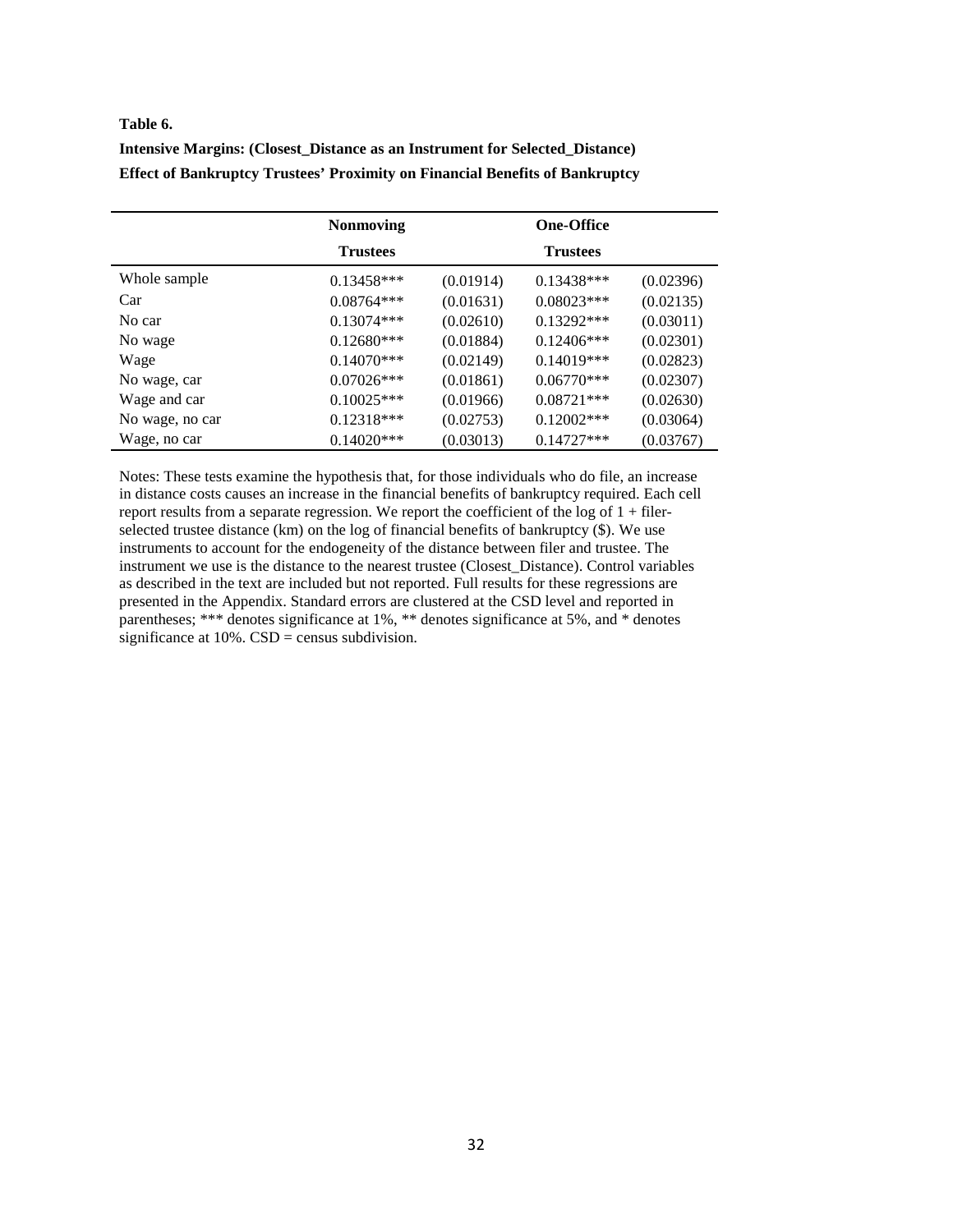**Table 7. Summary Statistics: Extensive Margin Tests for Bankruptcy Counts per DA (2005–2010)**

| <b>Variable</b>                                     | Obs.   | <b>Median</b> | <b>SD</b> |
|-----------------------------------------------------|--------|---------------|-----------|
| Consumer bankruptcy $(DA)$ per 1,000 population     | 230933 | 2.04          | 3.871     |
| Log of $1 +$ closest trustee-debtor distance (km)   | 230933 | 1.277         | 1.23      |
| Numerical literacy (DA) (score between 100 and 500) | 230933 | 268.4         | 13.8      |
| Average personal income $(DA)(\$)$                  | 230933 | 32510         | 18413     |
| Males (DA) (proportion)                             | 230933 | 0.491         | 0.032     |
| Past neighborhood bankruptcies (DA) (count)         | 230933 | 1             | 5.04      |
| Age $40-64$ (DA) (proportion)                       | 230933 | 0.363         | 0.062     |
| Age over 65 (DA) (proportion)                       | 230933 | 0.12          | 0.092     |
| Homeowners (DA) (proportion)                        | 230933 | 0.811         | 0.268     |
| Divorced (DA) (proportion)                          | 230933 | 0.075         | 0.036     |
| High school (DA) (proportion)                       | 230933 | 0.233         | 0.079     |
| Apprenticeship (DA) (proportion)                    | 230933 | 0.107         | 0.067     |
| College (DA) (proportion)                           | 230933 | 0.182         | 0.073     |
| University (DA) (proportion)                        | 230933 | 0.16          | 0.107     |
| Graduate (DA) (proportion)                          | 230933 | 0.055         | 0.079     |
| Population density (DA) (persons per sq km)         | 230933 | 3896.9        | 6482.5    |

Note: Data descriptions and sources are available in Table A1. DA = dissemination area.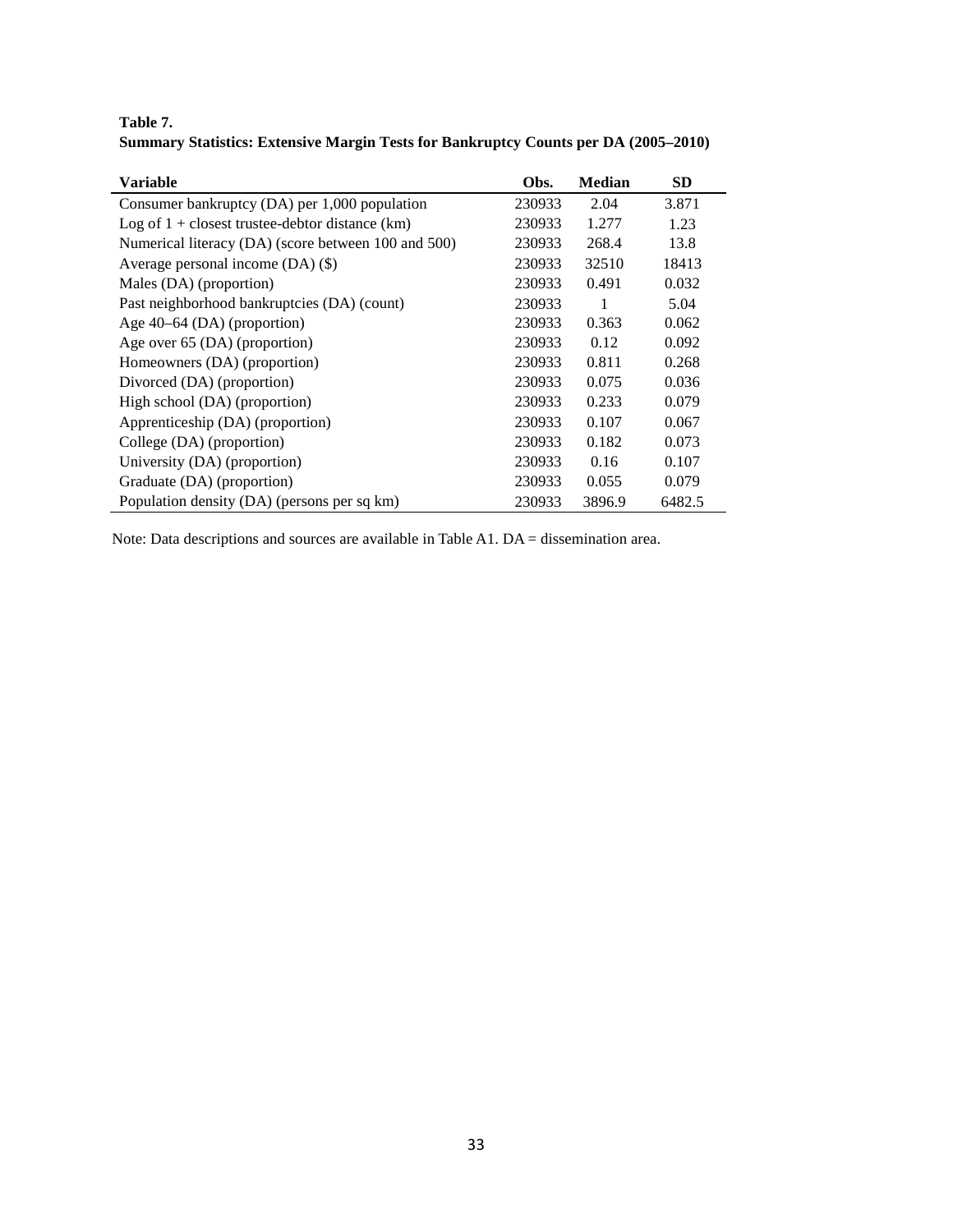| <b>Extensive Margins: The Effect of Distance on the Counts of Bankruptcies per DA</b> |                        |                        |                        |  |  |  |
|---------------------------------------------------------------------------------------|------------------------|------------------------|------------------------|--|--|--|
|                                                                                       |                        | $\angle$               | (3)                    |  |  |  |
| Dependent variable                                                                    | Bankruptcies per 1,000 | Bankruptcies per 1,000 | Bankruptcies per 1,000 |  |  |  |
| Effect of ln(distance)                                                                | $-0.09677***$          | $-0.05301*$            | $-0.07943**$           |  |  |  |
|                                                                                       | (0.01745)              | (0.02886)              | (0.03347)              |  |  |  |
| Trustee fixed effects                                                                 |                        | N                      |                        |  |  |  |
| Area (CSD) fixed effects                                                              |                        |                        |                        |  |  |  |

**Table 8. Extensive Margins: The Effect of Distance on the Counts of Bankruptcies per DA**

Notes: These tests examine the hypothesis that filer-trustee distance decreases the number of bankruptcy filings. Each cell represents one OLS regression model with only the coefficient on the log of 1+ closest trustee distance (km) reported. Control variables as described in the text are included but not reported. Standard errors are clustered at the DA level and reported in parentheses; \*\*\* denotes significance at 1%, \*\* denotes significance at 5%, and \* denotes significance at 10%. OLS = ordinary least squares, CSD = census subdivision, and DA = dissemination area.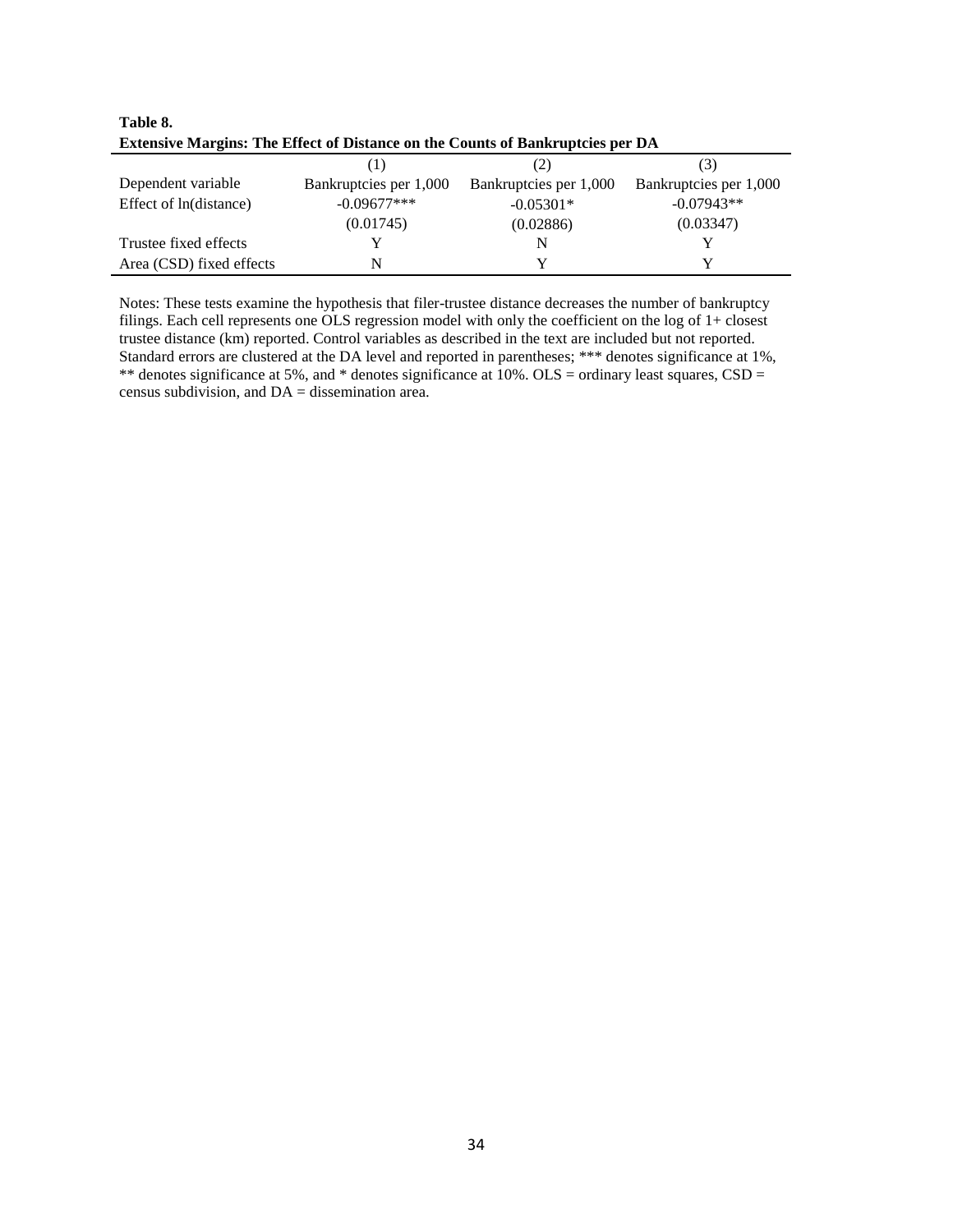

**Figure 1. The Distribution of Bankruptcy Trustees in Canada**

Notes: Black dots denote trustees' locations, blue lines represent provincial boundaries, and red lines show census metropolitan areas and census agglomerations as defined by Statistics Canada in the 2006 census; maps are from Statistics Canada.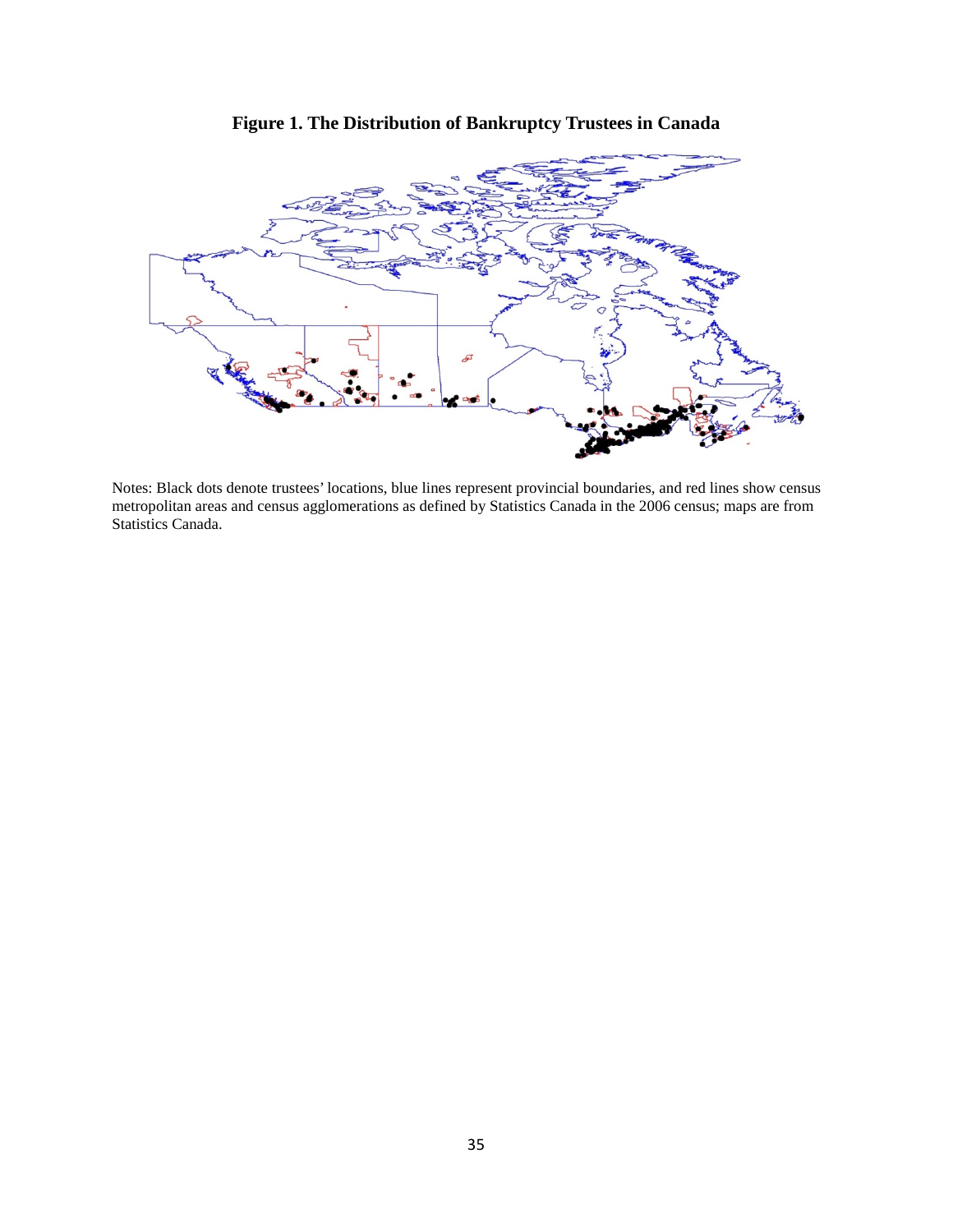

Notes: Black dots denote trustees' locations, blue lines represent provincial boundaries, and red lines show census metropolitan areas and census agglomerations as defined by Statistics Canada in the 2006 census; maps are from Statistics Canada.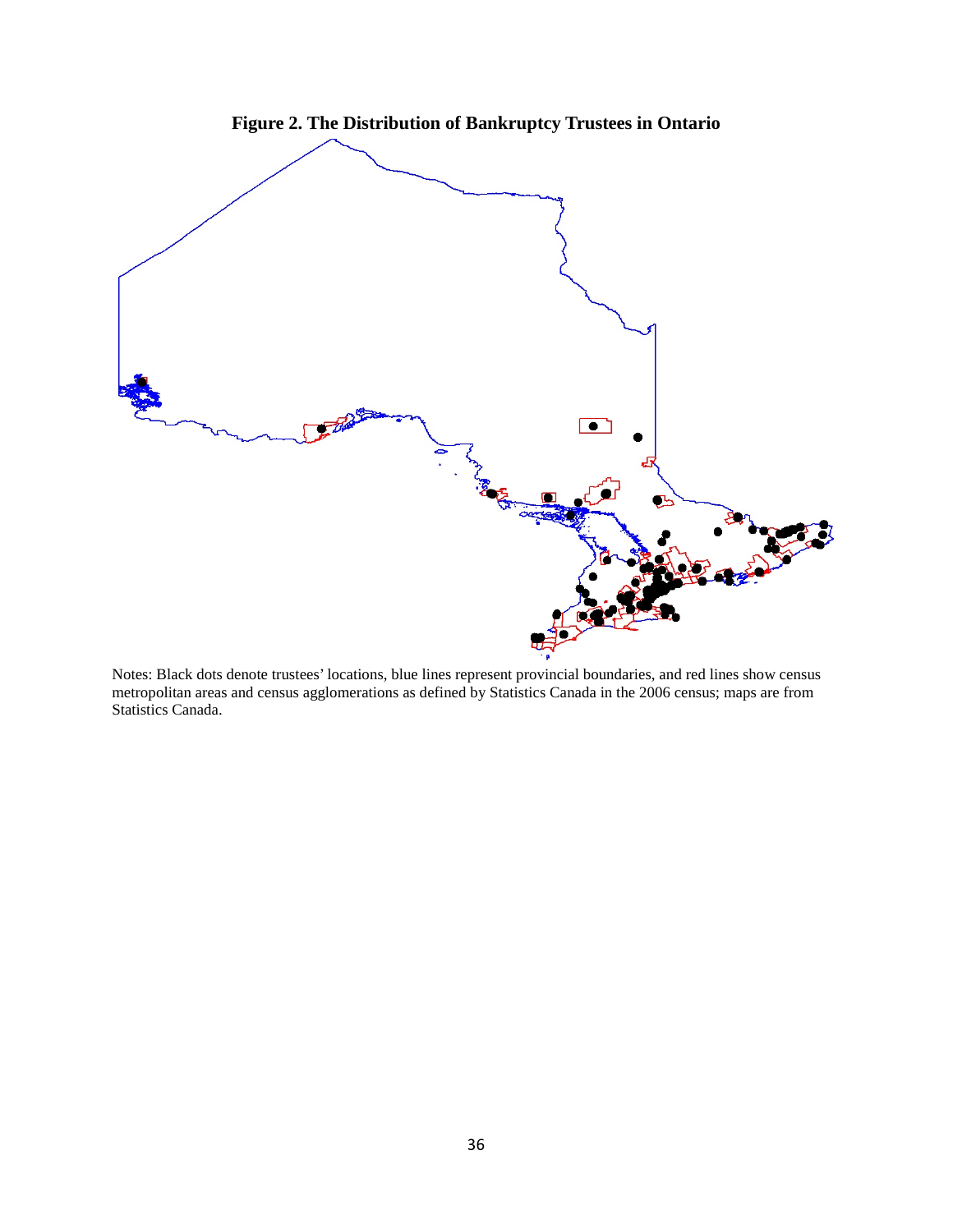# **Data Appendix**

While our main variables are described in the text, this Appendix describes our various control variables. Table A1 describes the various variables we use, including units and data sources.

Most of our individual-level demographic controls (age, household size, marital status) are taken from data provided by filers to the Office of the Superintendent of Bankruptcy (OSB). A unique element of our OSB data on individual bankruptcy filings is that the data include the full textual answer to this open-ended question posed on the bankruptcy filing form: "*Give reasons for your financial difficulties"* (OSB Form 79, Question 14). Using textual analysis software, these open-ended answers are coded into the 17 categories described in Table A1. Individual filers can have multiple codes if they provide multiple reasons for their financial distress. All of these 17 different reasons are included as dummy variables in our specifications. We also control for past neighborhood bankruptcies using measures of all past bankruptcies in every dissemination area (DA) in our sample. To this end, we take counts of bankruptcies in the 2000‒2004 period (i.e., bankruptcies before the start of our sample).

To capture neighborhood income, we use 2006 census data on average personal incomes at the DA level. In addition, we also control for shocks to income using changes to annual personal disposable income at the provincial level, obtained from Statistics Canada. A large number of other DA-level demographic data (age, education, gender, etc.) is described in Table 7. We also control for a neighborhood's level of financial literacy (see, e.g., Lusardi, 2012) using data provided to us by Murray (2011). Numerical literacy measures for each DA are imputed from the 2003 International Adult Literacy and Skills Survey and the 2006 census.